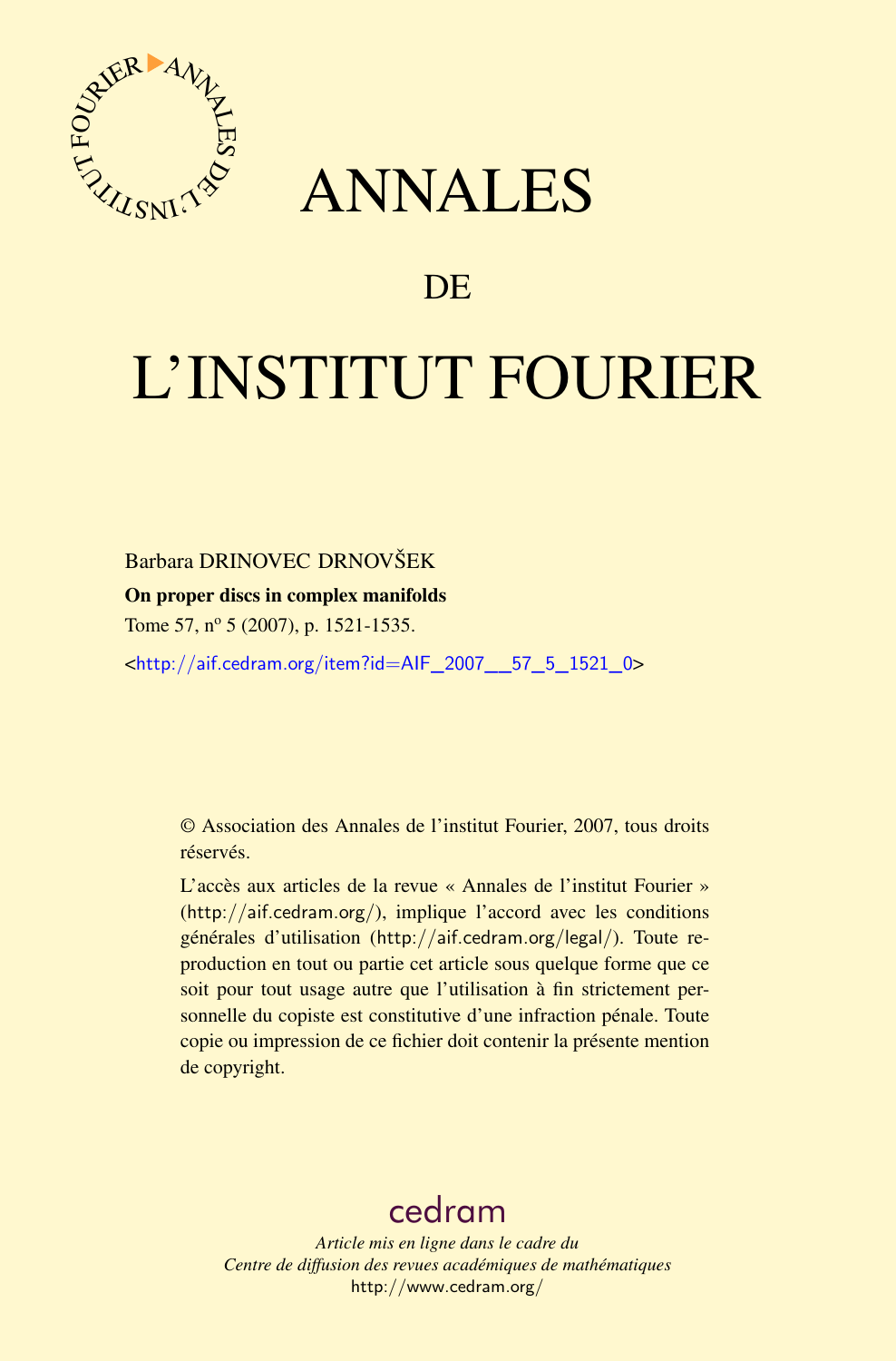#### <span id="page-1-0"></span>ON PROPER DISCS IN COMPLEX MANIFOLDS

#### **by Barbara DRINOVEC DRNOVŠEK**

ABSTRACT.  $\qquad$  Let X be a complex manifold of dimension at least 2 which has an exhaustion function whose Levi form has at each point at least 2 strictly positive eigenvalues. We construct proper holomorphic discs in  $X$  through any given point and in any given direction.

 $R$ ésumé. — Soit X une variété analytique complexe de dimension au moins 2 qui possède une fonction d'exhaustion telle que sa forme de Levi possède au moins 2 valeurs propres strictement positives en tout point de X. On construit les disques holomorphes dans X par n'importe quel point donné et dans n'importe quelle direction donnée.

#### **1. Introduction and the results**

Denote by  $\triangle$  the open unit disc in  $\mathbb{C}$ . Our main result is the following

THEOREM 1.1. — Let X be a complex manifold of dimension  $n \geq 2$ *which has an exhaustion function whose Levi form has at each point at least* 2 *positive eigenvalues. Given*  $p \in X$  *and a vector* v *tangent to* X *at* p, there is a proper holomorphic map  $f: \triangle \rightarrow X$  such that  $f(0) = p$  and  $f'(0) = \lambda v$  for some  $\lambda > 0$ .

Note that in the case  $n = 2$  the manifold X having the property in the theorem is Stein. It is known that if  $X$  is a Stein manifold of dimension at least 2, then for each point p in X and for each vector v tangent to X at p, there is a proper holomorphic map  $f: \triangle \rightarrow X$  such that  $f(0) = p$  and  $f'(0) = \lambda v$  for some  $\lambda > 0$  [\[6,](#page-14-0) [4\]](#page-14-0). Therefore, our result is new in the case  $n > 2$ .

In the theory of  $q$ -convex manifolds the manifolds with the above property are called  $(n - 1)$ -complete manifolds. For general theory of q-convex

*Keywords:* Complex manifolds, proper holomorphic discs. *Math. classification:* 32H35, 32C25.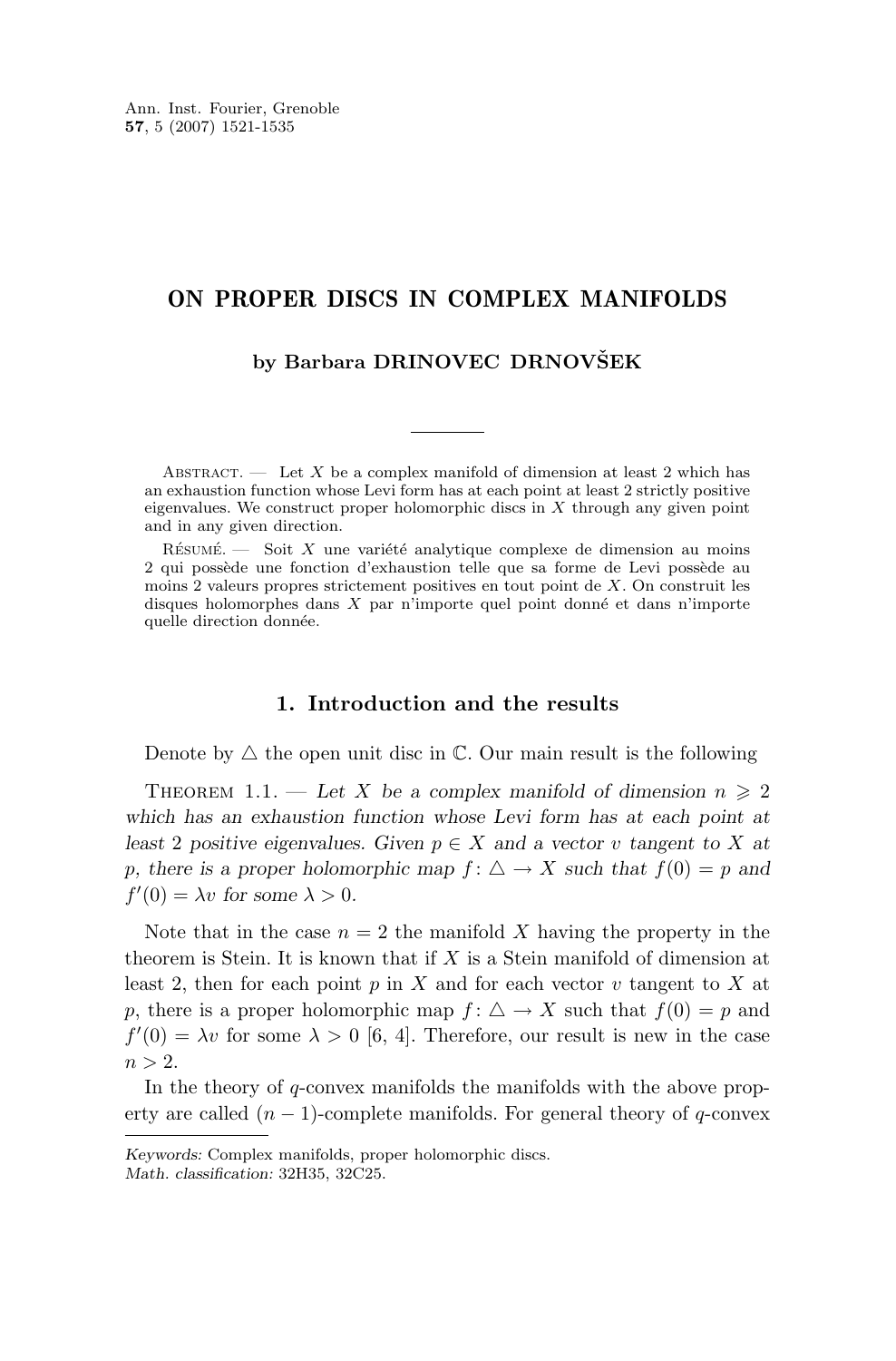<span id="page-2-0"></span>manifolds we refer to [\[7,](#page-14-0) [9\]](#page-14-0). The survey [\[1\]](#page-14-0) gives a list of examples (with references) and some open questions concerning q-convexity.

The conclusion of the theorem is not valid in general for complex manifolds of dimension at least 2 which have an exhaustion function whose Levi form has at each point at least 1 positive eigenvalue. Indeed, in [\[4\]](#page-14-0) the authors constructed for every  $n \geq 2$  a smoothly bounded domain  $\Omega \subset \mathbb{C}^n$  and a point  $p \in \Omega$  such that there is no proper holomorphic map  $f: \Delta \to \Omega$ with  $p \in f(\Delta)$ . Since every noncompact complex manifold of dimension  $n \geq 2$  has an exhaustion function whose Levi form has at each point at least 1 positive eigenvalue [\[8\]](#page-14-0) we get the desired example for which the conclusion of Theorem [1.1](#page-1-0) fails.

A. Dor [\[2\]](#page-14-0) proved that there exists a bounded domain  $\Omega$  in  $\mathbb{C}^n$   $(n \geq 2)$ such that there is no proper holomorphic mapping from the unit disc to  $\Omega$ .

We prove the following result.

THEOREM 1.2. — Let X be a complex manifold of dimension  $n \geq 2$ *and assume that*  $\rho: X \to \mathbb{R}$  *is an exhaustion function whose Levi form has at least* 2 *positive eigenvalues at each point of the set*  $\{\rho > M\}$  for *some*  $M \in \mathbb{R}$ *. Let d be a complete metric on* X which induces the manifold *topology. Given*  $\varepsilon > 0$ ,  $0 < r < 1$ , and a continuous map  $f: \triangle \rightarrow X$  such *that*  $\rho(f(\zeta)) > M$  ( $\zeta \in b\Delta$ ) *there is a proper holomorphic map*  $q: \Delta \to X$ *such that*

(i)  $d(g(\zeta), f(\zeta)) < \varepsilon$  for  $|\zeta| < r$ ,

(ii) 
$$
g(0) = f(0)
$$
,

(iii)  $g'(0) = \lambda f'(0)$  for some  $\lambda > 0$ .

Since there are small holomorphic discs through any given point in any given direction on each complex manifold, Theorem 1.2 easily implies Theorem [1.1.](#page-1-0)

If dim  $X = 2$  then the function  $\rho$  is strictly plurisubharmonic in the set  $\{\rho > M\}$  and in this case theorem was proved in [\[6\]](#page-14-0), [\[5,](#page-14-0) Theorem 1.1]. So we only need to treat the case dim  $X \geqslant 3$ .

In the proof of Theorem 1.2 we shall push the boundary of a given analytic disc outside a given sublevel set of  $\rho$ . Since our manifold does not necessarily lie in Euclidean space, we are not able to do this by adding a suitable polynomial map as it was done in [\[6\]](#page-14-0). Instead we use convex bumps. At the first step we push the boundary outside the given sublevel set union one bump. At the next step the boundary lies outside the sublevel set union two bumps. These bumps are constructed in such a way that they fill the space between two level sets of  $\rho$ . In a finite number of steps the boundary of the disc lies outside the bigger sublevel set.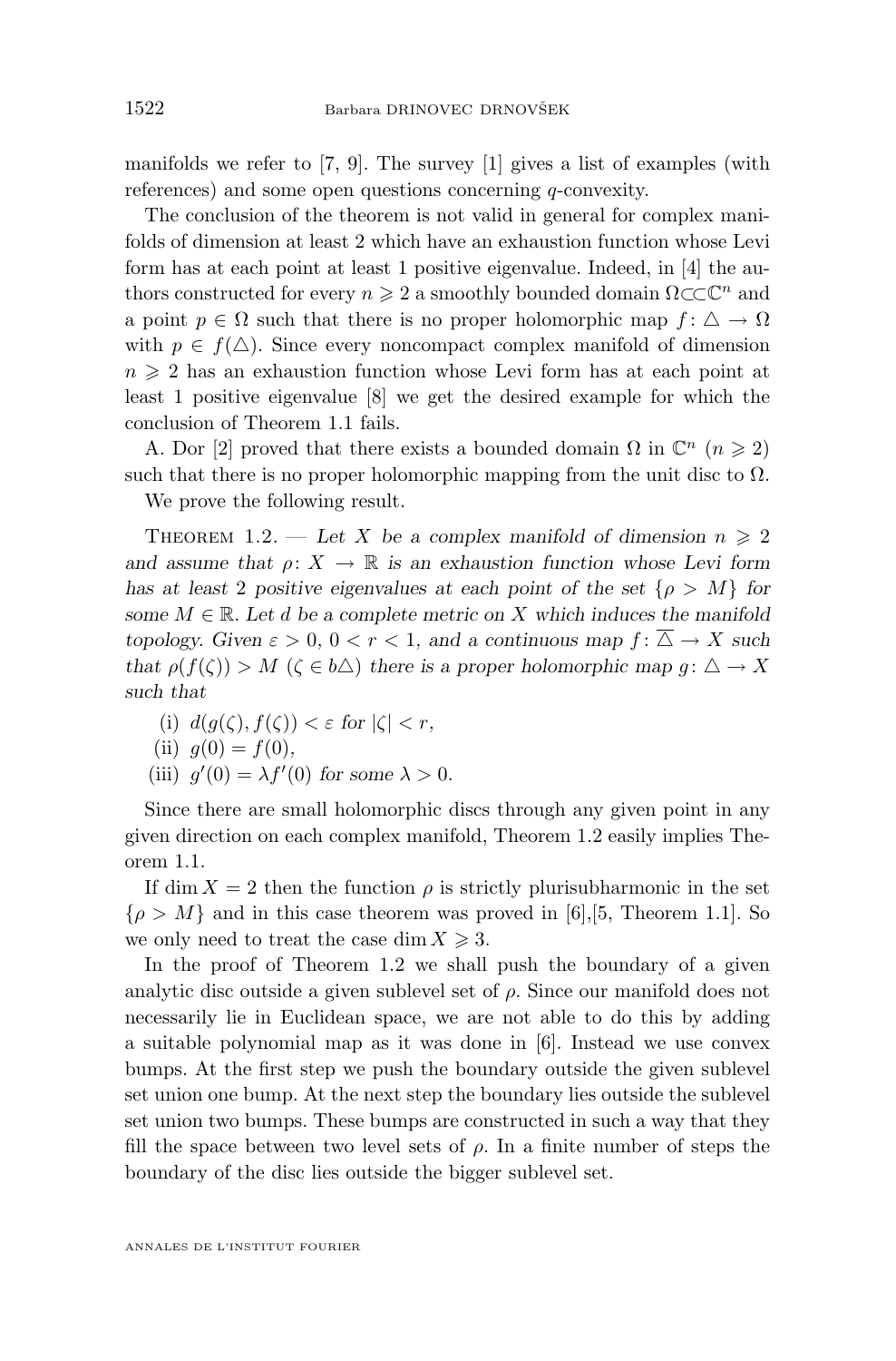<span id="page-3-0"></span>In section 2 we prove that we can push the boundary of a given holomorphic disc along a continuous family of small holomorphic discs attached to the boundary; these small discs are not constant only in a fixed coordinate neighborhood. To do this we first solve approximately a Riemann-Hilbert boundary value problem [\[6,](#page-14-0) Lemma 5.1], [\[4\]](#page-14-0) to get a holomorphic map from the part of the open unit disc which was initially mapped into the fixed coordinate neighborhood and then we obtain the new holomorphic disc as a solution of a nonlinear Cousin problem (due to J.-P. Rosay [\[12\]](#page-15-0)).

In section [3](#page-8-0) we construct convex bumps which provide the continuous family of holomorphic discs, and for this family we use the result from section 2. We prove Theorem [1.2](#page-2-0) in section [4.](#page-10-0)

#### **2. The main lemma**

We will need the following elementary lemma

Lemma 2.1. — *Let* M *be a metric space with distance function* d*.* Let  $U_1, U_2$  be open sets in  $\mathbb C$  *such that*  $\overline{\Delta} \subset U_1 \cup U_2$  *and assume that*  $f_k: \overline{U_k \cap \triangle} \to M$   $(k = 1, 2)$  are continuous maps. Further, assume that for *some*  $\varepsilon > 0$  *there is a continuous map*  $g_0: \Delta \to M$  *such that* 

$$
d(g_0(\zeta), f_k(\zeta)) < \varepsilon \ (\zeta \in U_k \cap \triangle, k = 1, 2).
$$

*Then there is*  $R$ *,*  $0 < R < 1$ *, so close to* 1 *that* 

$$
d(g_0(R\zeta), f_k(\zeta)) < 5\varepsilon \ (\zeta \in U_k \cap \triangle, k = 1, 2).
$$

*Proof.* — It is easy to see that  $(U_1 \setminus U_2) \cap \triangle \subset U_1$  and  $(U_2 \setminus U_1) \cap \triangle$  $\subset\subset U_2$ . Therefore there is  $R, 0 < R < 1$ , so close to 1 that

$$
(2.1) \t R((U_1 \setminus U_2) \cap \triangle) \subset U_1 \text{ and } R((U_2 \setminus U_1) \cap \triangle) \subset U_2.
$$

Since  $f_k$  is uniformly continuous on  $\overline{U_k \cap \triangle}$   $(k = 1, 2)$  by increasing R,  $R < 1$ , we obtain

(2.2) if 
$$
\zeta, \eta \in \overline{U_k \cap \Delta}
$$
,  $|\zeta - \eta| \leq 1 - R$  then  $d(f_k(\zeta), f_k(\eta)) < \varepsilon$   $(k = 1, 2)$ .  
For  $\zeta \in (U_1 \setminus U_2) \cap \Delta$  using (2.1) and (2.2) we get

$$
d(g_0(R\zeta), f_1(\zeta)) \leq d(g_0(R\zeta), f_1(R\zeta)) + d(f_1(R\zeta), f_1(\zeta)) < 2\varepsilon,
$$

and similarly for  $\zeta \in (U_2 \setminus U_1) \cap \triangle$ . Take  $\zeta \in U_1 \cap U_2 \cap \triangle$ . If  $R\zeta \in U_1$  then as above we get  $d(g_0(R\zeta), f_1(\zeta)) < 2\varepsilon$ . If  $R\zeta \notin U_1$  then  $R\zeta \in U_2$ , and there is t,  $R < t < 1$ , such that  $t\zeta \in U_1 \cap U_2$ , and we have  $d(g_0(R\zeta), f_1(\zeta)) \le$ 

TOME 57 (2007), FASCICULE 5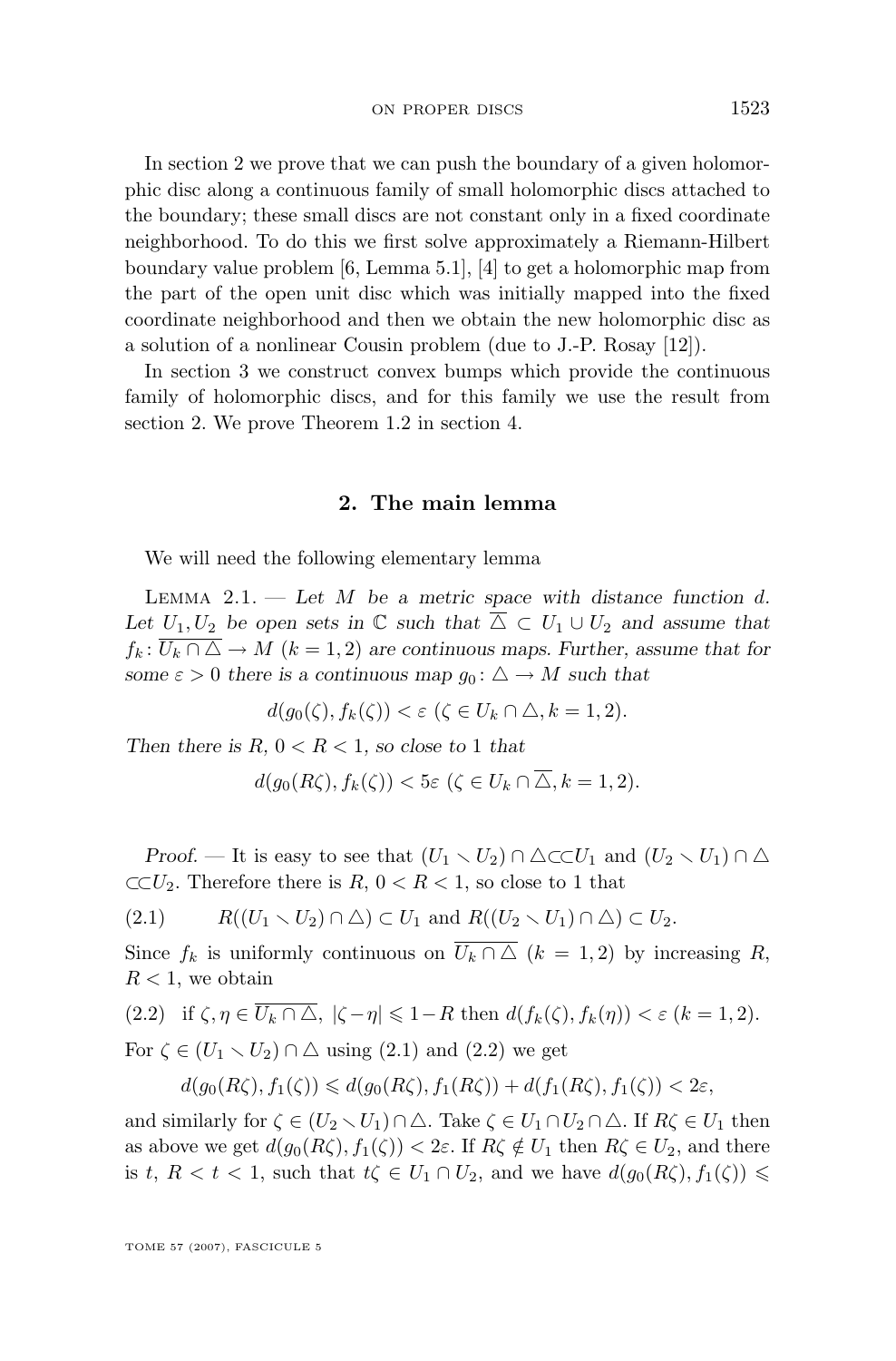<span id="page-4-0"></span> $d(g_0(R\zeta), f_2(R\zeta))+d(f_2(R\zeta), f_2(t\zeta))+d(f_2(t\zeta), g_0(t\zeta))+d(g_0(t\zeta), f_1(t\zeta))+$  $d(f_1(t\zeta), f_1(\zeta)) < 5\varepsilon$ . Similarly  $d(g_0(R\zeta), f_2(\zeta)) < 5\varepsilon$ . This completes the  $\Box$ 

The following lemma, which holds for any complex manifold of dimension at least two, is the main tool in the inductive construction of a proper holomorphic disc. The proof depends on the solution of a nonlinear Cousin problem due to J.-P. Rosay [\[12\]](#page-15-0).

LEMMA 2.2. — Let X be a complex manifold of dimension  $n \geq 2$  en*dowed with a Riemannian metric, which induces the distance function* d *on* X. Assume that  $\Omega \subset X$  is an open coordinate neighborhood and  $\Omega_0 \subset \subset \Omega$ . Let f be a holomorphic map from a neighborhood of  $\overline{\triangle}$  to X. Let K be *a* compact subset of X and r,  $0 < r < 1$ , such that  $K \cap \Omega = \emptyset$  and  $K \cap f(\overline{\triangle} \setminus r\triangle) = \emptyset$ . Assume that  $H: b \triangle \times \overline{\triangle} \rightarrow X$  is a continuous map *with the following properties:*

- (i) for each  $\zeta \in b\Delta$  the map  $\eta \mapsto H(\zeta, \eta)$  is holomorphic on  $\Delta$ ,
- (ii)  $H(\zeta, 0) = f(\zeta)$  ( $\zeta \in b\triangle$ ),
- (iii) *if for some*  $\zeta \in b\Delta$  *we have*  $f(\zeta) \notin \Omega_0$  *then*  $H(\zeta, \eta) = f(\zeta)$  ( $\eta \in \overline{\Delta}$ )*,*
- (iv) *if for some*  $\zeta \in b\Delta$  *we have*  $f(\zeta) \in \Omega_0$  *then*  $H(\zeta, \eta) \in \Omega$  ( $\eta \in \overline{\Delta}$ )*.*

*Given*  $\varepsilon > 0$ *, there is a continuous map*  $q: \overline{\Delta} \to X$ *, holomorphic on*  $\Delta$ *, such that*

(i')  $d(g(\zeta), H(\zeta, b\Delta)) < \varepsilon \ (\zeta \in b\Delta),$ (ii)  $d(g(\zeta), f(\zeta)) < \varepsilon \ (\zeta \in r\overline{\triangle}),$ (iii')  $g(\overline{\Delta} \setminus r\Delta) \cap K = \emptyset$ ,  $(iv') g(0) = f(0)$ , (v')  $g'(0) = Rf'(0)$  for some  $R, r < R < 1$ .

*Proof.* — By assumption there is  $\rho > 1$  such that f is holomorphic on  $\rho\Delta$ . Choose  $\rho'$ ,  $1 < \rho' < \rho$ . Define the map  $\tilde{f} : \rho\Delta \to X \times \mathbb{C}$  by  $\tilde{f}(\zeta) =$  $(f(\zeta), \zeta)$ . The map  $\tilde{f}$  is a holomorphic embedding (not proper), so there is an open neighborhood  $\tilde{\Omega}_1$  of  $\tilde{f}(\rho'\triangle)$  in  $X \times \mathbb{C}$  and a biholomorphic map  $\tilde{\Phi}_1$  from  $\tilde{\Omega}_1$  onto a bounded open subset of  $\mathbb{C}^{n+1}$  (see [\[14\]](#page-15-0), [\[11\]](#page-15-0), [\[13,](#page-15-0) Lemma 1.1]). With no loss of generality one can in addition assume that the derivative of  $\tilde{\Phi}_1$  at 0 is the identity map. Choose a compact neighborhood  $\tilde{K}_1$  of  $\tilde{f}(\overline{\triangle})$  in  $\tilde{\Omega}_1$ .

Choose a biholomorphic map  $\Phi_2$  from  $\Omega$  to an open subset of  $\mathbb{C}^n$  and an open set  $\Omega_2$  such that  $\Omega_0 \subset \subset \Omega_2 \subset \subset \Omega$ , and  $H(f^{-1}(\overline{\Omega}_0), \overline{\triangle}) \subset \Omega_2$ . Let  $\tilde{\Omega}_2 = \Omega \times 3\Delta$  and  $\tilde{K}_2 = \overline{\Omega}_2 \times 2\overline{\Delta}$ . Let  $\tilde{\Phi}_2(z,\zeta) = (\Phi_2(z),\zeta)$  for  $(z,\zeta) \in \tilde{\Omega}_2$ and note that  $\tilde{\Phi}_2$  maps  $\tilde{\Omega}_2$  biholomorphically into  $\mathbb{C}^{n+1}$ .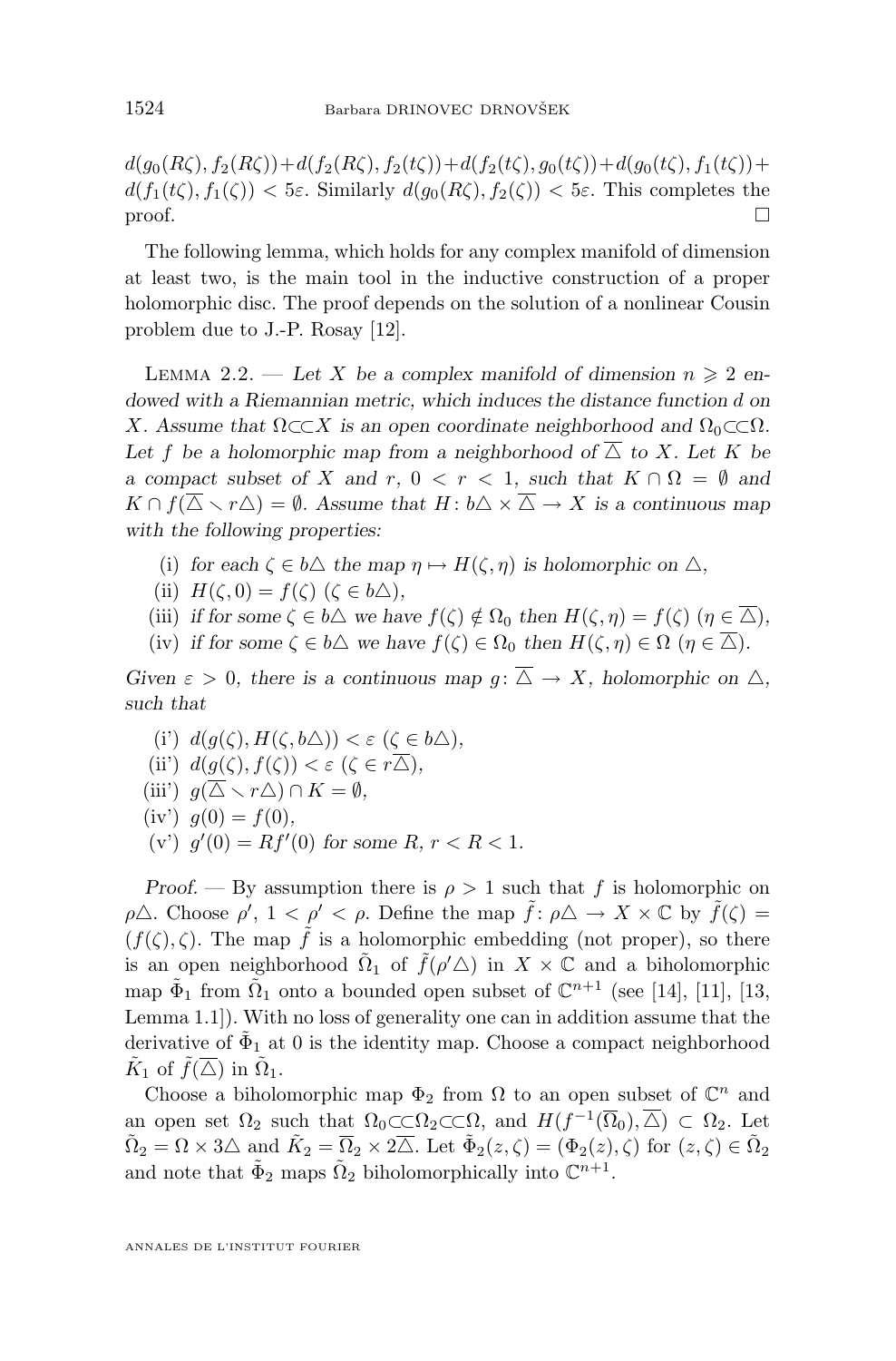<span id="page-5-0"></span>By decreasing  $\varepsilon > 0$  if necessary we may assume that

(2.3) 
$$
d(K, f(\overline{\triangle} \setminus r\triangle)) > \varepsilon \text{ and } d(K, \Omega_2) > \varepsilon.
$$

Denote by  $\mathbb B$  the open unit ball in  $\mathbb C^n$  and by  $\Pi: X \times \mathbb C \to X$  the canonical projection to the first factor. There is  $\alpha > 0$  so small that

$$
(2.4) \qquad \Phi_2(H(f^{-1}(\overline{\Omega}_0), \overline{\Delta})) + \alpha \mathbb{B} \subset \Phi_2(\Omega_2),
$$

(2.5) 
$$
\begin{cases} \text{if } z \in \tilde{\Phi}_1(\tilde{K}_1), \ z' \in \mathbb{C}^{n+1}, \ |z - z'| < \alpha, \\ \text{then } d(\Pi(\tilde{\Phi}_1^{-1}(z)), \Pi(\tilde{\Phi}_1^{-1}(z'))) < \frac{\varepsilon}{6}, \end{cases}
$$

(2.6) 
$$
\begin{cases} \text{if } z \in \tilde{\Phi}_2(\tilde{K}_2), \ z' \in \mathbb{C}^{n+1}, \ |z - z'| < \alpha, \\ \text{then } d(\Pi(\tilde{\Phi}_2^{-1}(z)), \Pi(\tilde{\Phi}_2^{-1}(z'))) < \frac{\varepsilon}{6}. \end{cases}
$$

By slightly enlarging  $\Omega_0$  we may assume that either  $f(b\Delta) \subset \overline{\Omega}_0$  or the set  $f^{-1}(\overline{\Omega}_0) \cap b \triangle$  is at most finite union of disjoint closed arcs. Consider first the second case: denote these arcs by  $\{I_i\}_{i\in\mathcal{J}}$  where  $\mathcal J$  is finite and where  $I_j$  are pairwise disjoint. For each  $j \in \mathcal{J}$  one can find a smooth simple closed curve  $\Gamma_j \subset \overline{\Delta} \setminus r\overline{\Delta}$  such that  $\Gamma_j \cap b\Delta$  is a neighborhood of  $I_j$  in  $b\Delta$  and  $\Gamma_i$  are pairwise disjoint. Each  $\Gamma_i$  bounds a domain  $D_i \subset \Delta \setminus r\overline{\Delta}$ , which is conformally equivalent to the unit disc. Since  $f(I_i) \subset \Omega_0$  one can choose  $\Gamma_i$ in such a way that, in addition to the above, we have  $f(\overline{D}_j) \subset \Omega_2$   $(j \in \mathcal{J})$ . Choose a homeomorphic map  $h_j$  from  $\overline{\Delta}$  to  $\overline{D}_j$ , which is holomorphic on  $\triangle$ , and let  $V_j = h_j({t h_j^{-1}(\zeta)}; \zeta \in I_j, t \in [0,1])$ . One can choose an open neighborhood  $W_j$  of  $V_j$  in  $\mathbb C$  such that  $W_j \cap \Delta \subset D_j$ . Denote by  $U_1$  the set  $\rho' \triangle \setminus \overline{\cup_j V_j}$  and by  $U_2$  the union  $\cup_j W_j$ .

If  $f(b\Delta) \subset \overline{\Omega}_0$  then let  $I_1 = b\Delta$  and choose  $r_0, r < r_0 < 1$ , such that  $f(\overline{\triangle} \setminus r_0 \triangle) \subset \Omega_2$ . Let  $U_1 = \frac{1+r_0}{2} \triangle$  and let  $U_2 = W_1 = \rho' \triangle \setminus \overline{r_0 \triangle}$ .

Now we are in the situation of Section 5 in [\[12\]](#page-15-0): The sets  $U_1$  and  $U_2$  are open in  $\mathbb C$  and satisfy  $\overline{\triangle} \subset U_1 \cup U_2$ . Let  $\omega'_{12} = \tilde{\Phi}_1(\tilde{\Omega}_1 \cap \tilde{\Omega}_2)$  and let  $\omega_{12}$ be the image under  $\tilde{\Phi}_1$  of a neighborhood of  $\tilde{K}_1 \cap \tilde{K}_2$  such that  $\omega_{12} \subset \subset \omega'_{12}$ . By [\[12,](#page-15-0) Proposition 1'] there is a  $\delta > 0$  with the following property: if  $u_k$  is a holomorphic map from  $U_k \cap \Delta$  into  $\mathbb{C}^{n+1}$   $(k \in \{1,2\})$  such that  $u_1(U_1 \cap U_2 \cap \Delta) \subset \omega_{12}$ , and  $|u_2(\zeta) - (\tilde{\Phi}_2 \circ \tilde{\Phi}_1^{-1} \circ u_1)(\zeta)| \leq \delta (\zeta \in U_1 \cap U_2 \cap \Delta),$ then there are holomorphic maps  $v_k$  from  $U_k \cap \Delta$  into  $\mathbb{C}^{n+1}$  such that  $|v_k(\zeta)| \le \alpha \ (\zeta \in U_k \cap \triangle)$  for  $k = 1, 2$  and  $u_2 + v_2 = \tilde{\Phi}_2 \circ \tilde{\Phi}_1^{-1} \circ (u_1 + v_1)$ on  $U_1 \cap U_2 \cap \Delta$ . Moreover, one can impose  $v_1(0) = 0$ . By a minor change in the proof of [\[12,](#page-15-0) Proposition 1'] one can further impose  $v_1'(0) = 0$ . For the sake of completeness we provide the details. We will adapt the same notations as in the proof of  $[12,$  Proposition 1'. We only need to change the solution operator  $T$  which solves the standard additive Cousin problem. This continuous linear operator associates to a bounded holomorphic map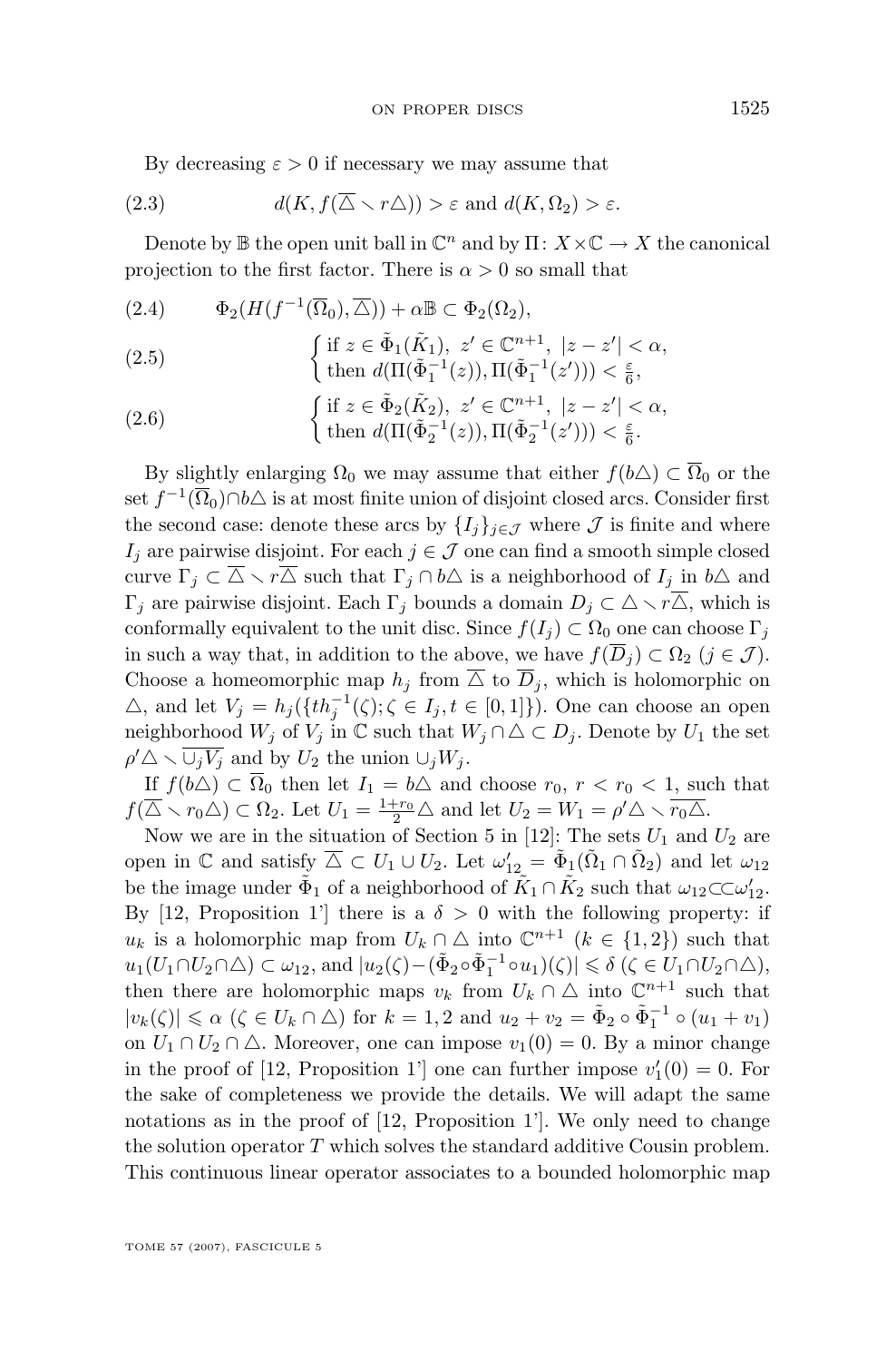<span id="page-6-0"></span> $\alpha_{12} \in (H^{\infty}(U_1 \cap U_2 \cap \triangle))^{n+1}$  holomorphic maps  $T_i(\alpha_{12}) \in (H^{\infty}(U_i \cap$  $(\Delta))^{n+1}$   $(j = 1, 2)$  such that  $\alpha_{12} = T_1(\alpha_{12}) - T_2(\alpha_{12})$ . We need that in addition to the above, it satisfies  $T_1(\alpha_{12})(0) = 0$  and  $T_1(\alpha_{12})'(0) = 0$ . This property of operator T implies that  $v'_1(0) = 0$ . Following the proof of [\[10,](#page-14-0) Theorem 1.4.5] the solution of the additive Cousin problem is reduced to solving  $\overline{\partial}$ -equation as follows. We can choose a cut off function  $\varphi$  such that supp  $\varphi \subset U_1$  and  $\varphi$  equals 1 on  $(U_1 \setminus U_2) \cap \overline{\Delta}$ . The solution of the additive Cousin problem is of the form

$$
(2.7) \t T_1(\alpha_{12}) = (1 - \varphi)\alpha_{12} + u , T_2(\alpha_{12}) = -\varphi\alpha_{12} + u ,
$$

where u is a solution of  $\overline{\partial}$ -equation to assure that the maps  $T_j(\alpha_{12})$  are holomorphic on  $U_j \cap \triangle$   $(j = 1, 2)$ .

Instead of solving (2.7) we will solve the following

$$
T_1(\alpha_{12})(\zeta) = (1 - \varphi(\zeta))\alpha_{12}(\zeta) + \zeta^2 u(\zeta) \quad (\zeta \in U_1 \cap \triangle),
$$
  
\n
$$
T_2(\alpha_{12})(\zeta) = -\varphi(\zeta)\alpha_{12}(\zeta) + \zeta^2 u(\zeta) \qquad (\zeta \in U_2 \cap \triangle).
$$

Therefore, if the map u satisfies

$$
\frac{\partial u}{\partial \overline{\zeta}}(\zeta) = \frac{\alpha_{12}(\zeta)}{\zeta^2} \frac{\partial \varphi}{\partial \overline{\zeta}}(\zeta) \quad (\zeta \in \triangle),
$$

then the maps  $T_j(\alpha_{12})$   $(j = 1, 2)$  are holomorphic. By the properties of  $\varphi$  one can solve the above  $\overline{\partial}$ -equation with estimates to prove that T is continuous and linear.

Now we proceed with the proof of Lemma [2.2.](#page-4-0) Let  $u_1(\zeta) = \tilde{\Phi}_1(f(\zeta), \zeta)$  $(\zeta \in U_1 \cap \overline{\triangle})$ . In the next paragraph we shall define map  $u_2$ .

First consider the case that  $f^{-1}(\overline{\Omega}_0) \cap b \triangle$  consists of finitely many closed arcs denoted by  $I_j$ . For each  $j \in \mathcal{J}$  define the map  $H_j: \Gamma_j \times \overline{\Delta} \to X$ by  $H_j(\zeta, \eta) = H(\zeta, \eta)$   $(\zeta \in I_j, \eta \in \overline{\triangle})$  and  $H_j(\zeta, \eta) = f(\zeta)$   $(\zeta \in \Gamma_j \setminus \overline{\square})$  $I_j, \eta \in \overline{\triangle}$ ). Property (iii) implies that  $H_j$  is continuous, and by (i),  $H_j$  is holomorphic in the second variable. By [\(2.4\)](#page-5-0), and as  $f(\overline{D}_i) \subset \Omega_2$ , there is an  $\alpha_i$ ,  $0 < \alpha_i < \alpha$ , so small that

(2.8) 
$$
\Phi_2(H_j(\Gamma_j, \overline{\triangle})) + \alpha_j \mathbb{B} \subset \Phi_2(\Omega_2).
$$

Let  $\gamma > 0$ . Using [\[6,](#page-14-0) Lemma 5.1] for the map  $G_i(\zeta, \eta) = \Phi_2(H_i(h_i(\zeta), \eta))$  –  $\Phi_2(f(h_j(\zeta)))$   $((\zeta, \eta) \in b \triangle \times \overline{\triangle})$  we get the polynomial map  $P_j$  from  $\mathbb C$  into  $\mathbb{C}^n$  with the following properties

$$
P_j(\zeta) \in G_j(\zeta, b\triangle) + \gamma \mathbb{B}, \ (\zeta \in b\triangle),
$$
  

$$
P_j(t\zeta) \in G_j(\zeta, \overline{\triangle}) + \gamma \mathbb{B}, \ (\zeta \in b\triangle, 0 \leq t \leq 1).
$$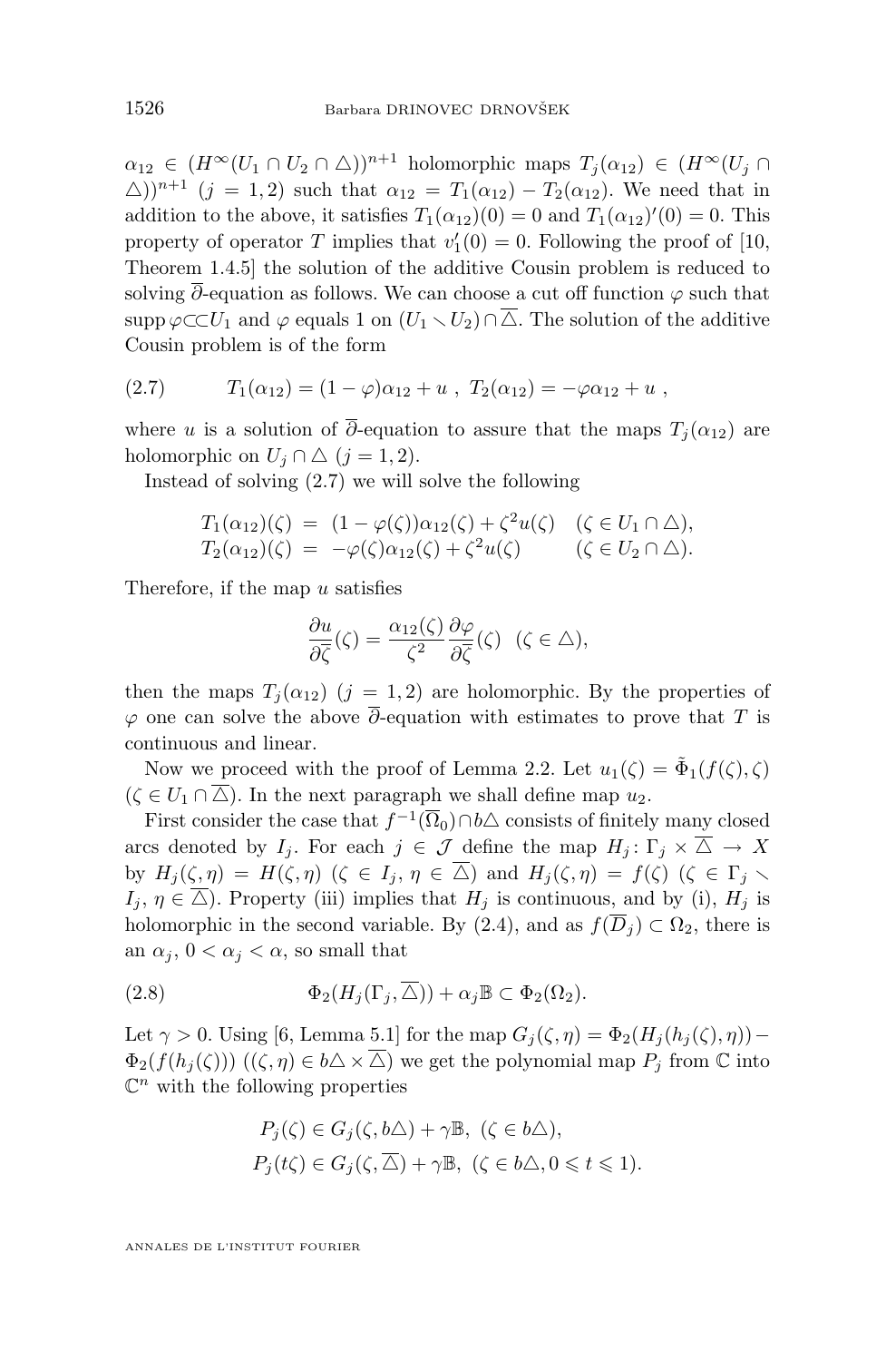<span id="page-7-0"></span>If  $\gamma > 0$  is small enough then the map  $p_j : \overline{D}_j \to \mathbb{C}^n$ , defined by  $p_j(\zeta) =$  $P_j(h_j^{-1}(\zeta)) + \Phi_2(f(\zeta))$   $(\zeta \in \overline{D}_j)$ , is continuous, holomorphic on  $D_j$ , and satisfies the following

(2.9) 
$$
p_j(\zeta) \in \Phi_2(H_j(\zeta, b\triangle)) + \alpha \mathbb{B}(\zeta \in \Gamma_j),
$$

(2.10) 
$$
p_j(\zeta) \in \Phi_2(H_j(\Gamma_j, \overline{\triangle})) + \alpha_j \mathbb{B} \ (\zeta \in \overline{D}_j),
$$

(2.11) 
$$
|p_j(\zeta) - \Phi_2(f(\zeta))| < \delta \ (\zeta \in D_j \setminus V_j).
$$

Note that by [\(2.8\)](#page-6-0) and (2.10), we get  $p_i(\overline{D}_i) \subset \Phi_2(\Omega_2)$ .

Define the map  $u_2: U_2 \cap \overline{\Delta} \to \mathbb{C}^{n+1}$  by  $u_2(\zeta) = (p_j(\zeta), \zeta)$   $(\zeta \in \overline{W_j \cap \Delta})$ . In the simpler case when  $f(b\triangle) \subset \overline{\Omega}_0$  we solve approximately the Riemann-Hilbert problem for the map  $G_1(\zeta, \eta) = \Phi_2(H(\zeta, \eta)) - \Phi_2(f(\zeta))$  $((\zeta,\eta) \in b\Delta \times \overline{\Delta})$  such that the solution polynomial map  $P_1$  as above satisfies

(2.12) 
$$
|P_1(\zeta)| < \min{\delta, \alpha}
$$
 for  $|\zeta| < \frac{1+r_0}{2}$ .

Similarly as above we define  $p_1(\zeta) = P_1(\zeta) + \Phi_2(f(\zeta))$   $(\zeta \in U_2 \cap \overline{\triangle})$  and  $u_2(\zeta) = (p_1(\zeta), \zeta) \ (\zeta \in U_2 \cap \overline{\triangle}).$ 

Property (2.11) (or (2.12)) implies that  $|u_2(\zeta) - (\tilde{\Phi}_2 \circ \tilde{\Phi}_1^{-1} \circ u_1)(\zeta)| \leq \delta$  $(\zeta \in U_1 \cap U_2 \cap \triangle)$ . Therefore by the above there exist holomorphic maps  $v_k: U_k \cap \triangle \rightarrow \mathbb{C}^{n+1}$   $(k = 1, 2)$  such that

$$
|v_k(\zeta)| < \alpha \ (\zeta \in U_k \cap \triangle, \ k = 1, 2),
$$
  

$$
u_2 + v_2 = \tilde{\Phi}_2 \circ \tilde{\Phi}_1^{-1} \circ (u_1 + v_1) \text{ on } U_1 \cap U_2 \cap \triangle
$$
  

$$
v_1(0) = 0, \quad v'_1(0) = 0.
$$

This implies that one can define

$$
g_0(\zeta) = \Pi(\tilde{\Phi}_k^{-1}((u_k + v_k)(\zeta))) \ (\zeta \in U_k \cap \triangle, k = 1, 2).
$$

The map  $g_0$  is holomorphic on  $\triangle$ ,  $g_0(0) = f(0)$ ,  $g'_0(0) = f'(0)$ , and by [\(2.5\)](#page-5-0) and  $(2.6)$ , we have

(2.13) 
$$
d(g_0(\zeta), f(\zeta)) < \frac{\varepsilon}{6} \ (\zeta \in U_1 \cap \triangle),
$$

$$
(2.14) \t d(g_0(\zeta), \Phi_2^{-1}(p_j(\zeta))) < \frac{\varepsilon}{6} \ (\zeta \in W_j \cap \triangle, \ j \in \mathcal{J}).
$$

By Lemma [2.1,](#page-3-0) there is  $R, r < R < 1$ , so close to 1 that the map  $g(\zeta) = g_0(R\zeta)$   $(\zeta \in \overline{\triangle})$  satisfies the following

(2.15) 
$$
d(g(\zeta), f(\zeta)) < \frac{5\varepsilon}{6} \ (\zeta \in U_1 \cap \overline{\triangle}),
$$

(2.16) 
$$
d(g(\zeta), \Phi_2^{-1}(p_j(\zeta))) < \frac{5\varepsilon}{6} \ (\zeta \in W_j \cap \overline{\triangle}, \ j \in \mathcal{J}).
$$

The map g is continuous on  $\overline{\triangle}$  and holomorphic on  $\triangle$ . To prove (i') choose  $\zeta \in b\Delta \cap U_1$ . Since  $f(b\Delta \cap U_1) \cap \Omega_0 = \emptyset$ , properties (iii) and (2.15) imply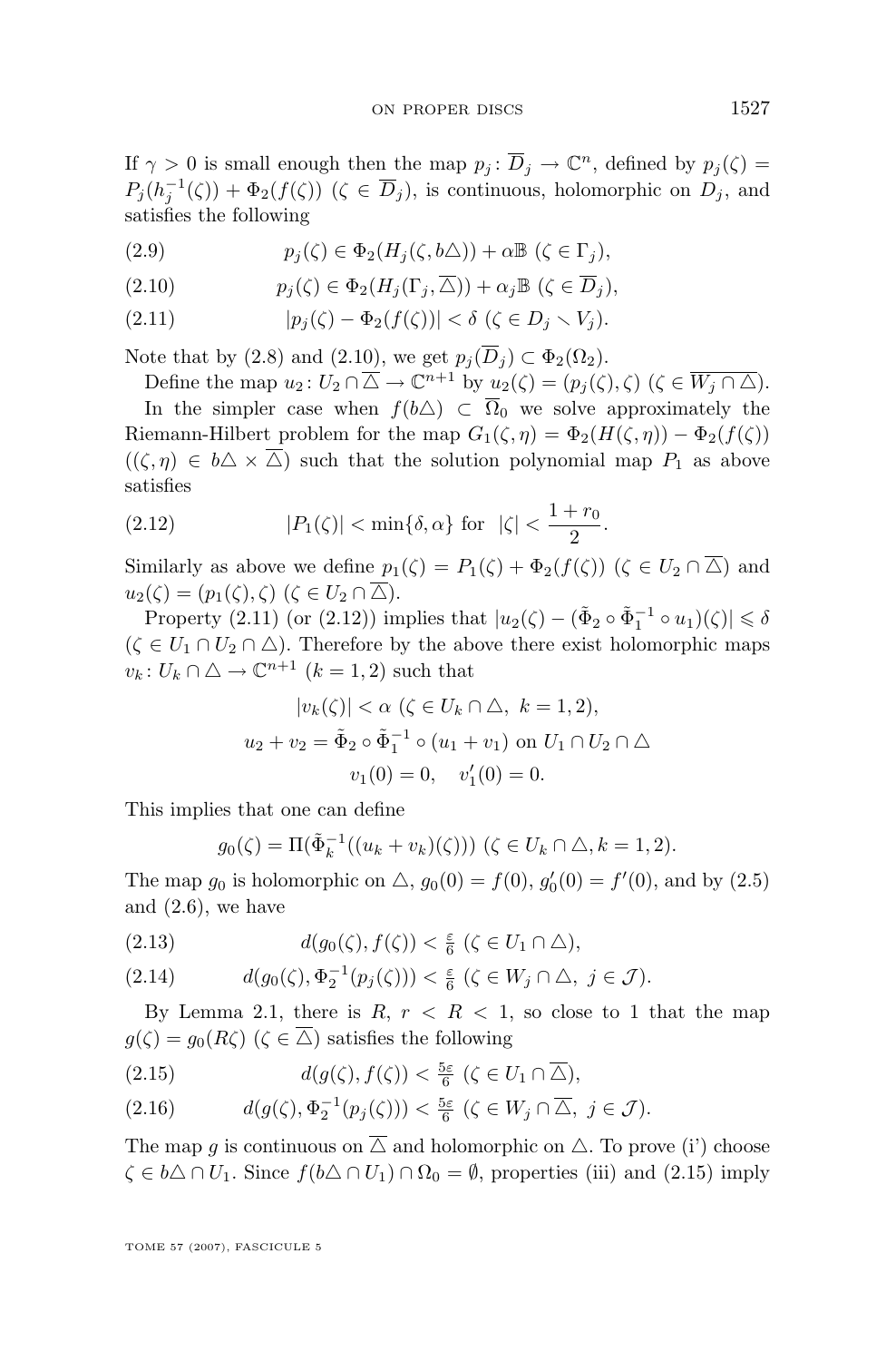<span id="page-8-0"></span>that  $d(g(\zeta), H(\zeta, b\Delta)) = d(g(\zeta), f(\zeta)) < \varepsilon$ . For  $\zeta \in U_2 \cap b\Delta$  it holds that  $\zeta \in W_i$  for some  $j \in \mathcal{J}$  and by [\(2.16\)](#page-7-0), [\(2.9\)](#page-7-0) and [\(2.6\)](#page-5-0) we get

$$
d(g(\zeta),H(\zeta,b\triangle))\leqslant d(g(\zeta),\Phi_2^{-1}(p_j(\zeta)))+d(\Phi_2^{-1}(p_j(\zeta)),H(\zeta,b\triangle))<\varepsilon.
$$

So (i') holds. Since  $r\overline{\Delta} \subset U_1$  property [\(2.15\)](#page-7-0) implies (ii'). Take  $\zeta \in \overline{\Delta} \setminus r\Delta$ . If  $\zeta \in U_1$ , then [\(2.15\)](#page-7-0) and [\(2.3\)](#page-5-0) imply that  $g(\zeta) \notin K$ . If  $\zeta \in U_2$ , then  $\zeta \in W_j$ for some  $j \in \mathcal{J}$  and since  $p_i(\zeta) \in \Phi_2(\Omega_2)$  properties [\(2.16\)](#page-7-0) and [\(2.3\)](#page-5-0) imply that  $g(\zeta) \notin K$ . Thus we proved (iii). It is easy to see that  $g(0) = f(0)$  and  $g'(0) = Rf'(0)$ , which proves (iv') and (v'). This proves the lemma.  $\square$ 

#### **3. Convex bumps**

We will construct convex bumps introduced by Grauert (see [\[9\]](#page-14-0)) in order to provide a continuous family of analytic discs, which is needed to use Lemma [2.2](#page-4-0) in the inductive proof of Theorem [1.2.](#page-2-0)

We denote by  $d_{1,2}$  the partial differential with respect to the first two complex coordinates on  $\mathbb{C}^n$ .

Let X be a n-dimensional complex manifold and let  $A, B \subset X$  be relatively compact open sets in X. We say that B *is a* 2*-bump on* A if there exist an open set  $\Omega \subset X$  containing  $\overline{B}$ , a biholomorphic map  $\Phi$  from  $\Omega$ onto a convex subset  $\omega$  in  $\mathbb{C}^n$ , and smooth real functions  $\rho_B \leq \rho_A$  on  $\omega$ such that

$$
\Phi(A\cap\Omega)=\{z\in\omega;\,\rho_A(z)<0\},\,\,\Phi((A\cup B)\cap\Omega)=\{z\in\omega;\,\rho_B(z)<0\},
$$

and the functions  $\rho_A$  and  $\rho_B$  are strictly plurisubharmonic with respect to the first two coordinates.

We say that B *is a convex* 2*-bump on* A if, in addition to the above,  $\rho_A$  and  $\rho_B$  are strictly convex in  $z_1, z_2$  (with respect to the underlying real coordinates), and  $d_{1,2}(t\rho_A + (1-t)\rho_B)$  is non degenerate on  $\omega$  for each  $t \in [0, 1].$ 

LEMMA 3.1. — Let X be a complex manifold of dimension  $n \geq 2$ , *equipped with some metric d.* Let  $A, B \subset X$  *such that* B *is a convex* 2-bump on A and let K be a compact subset of A. Assume that  $f: \overline{\triangle} \rightarrow X$ *is a continuous map, holomorphic on*  $\triangle$ *, such that*  $f(b\triangle) \cap \overline{A} = \emptyset$ *, and r*,  $0 < r < 1$ , such that  $f(\overline{\Delta} \setminus r\Delta) \cap K = \emptyset$ . Given  $\varepsilon > 0$  there is a continuous *map*  $q: \overline{\triangle} \rightarrow X$ *, holomorphic on*  $\triangle$ *, with the following properties* 

- (i)  $q(b\triangle) \cap (\overline{A \cup B}) = \emptyset$ ,
- (ii)  $d(g(\zeta), f(\zeta)) < \varepsilon$  ( $|\zeta| \leq r$ ),
- (iii)  $g(\overline{\Delta} \setminus r\Delta) \cap K = \emptyset$ ,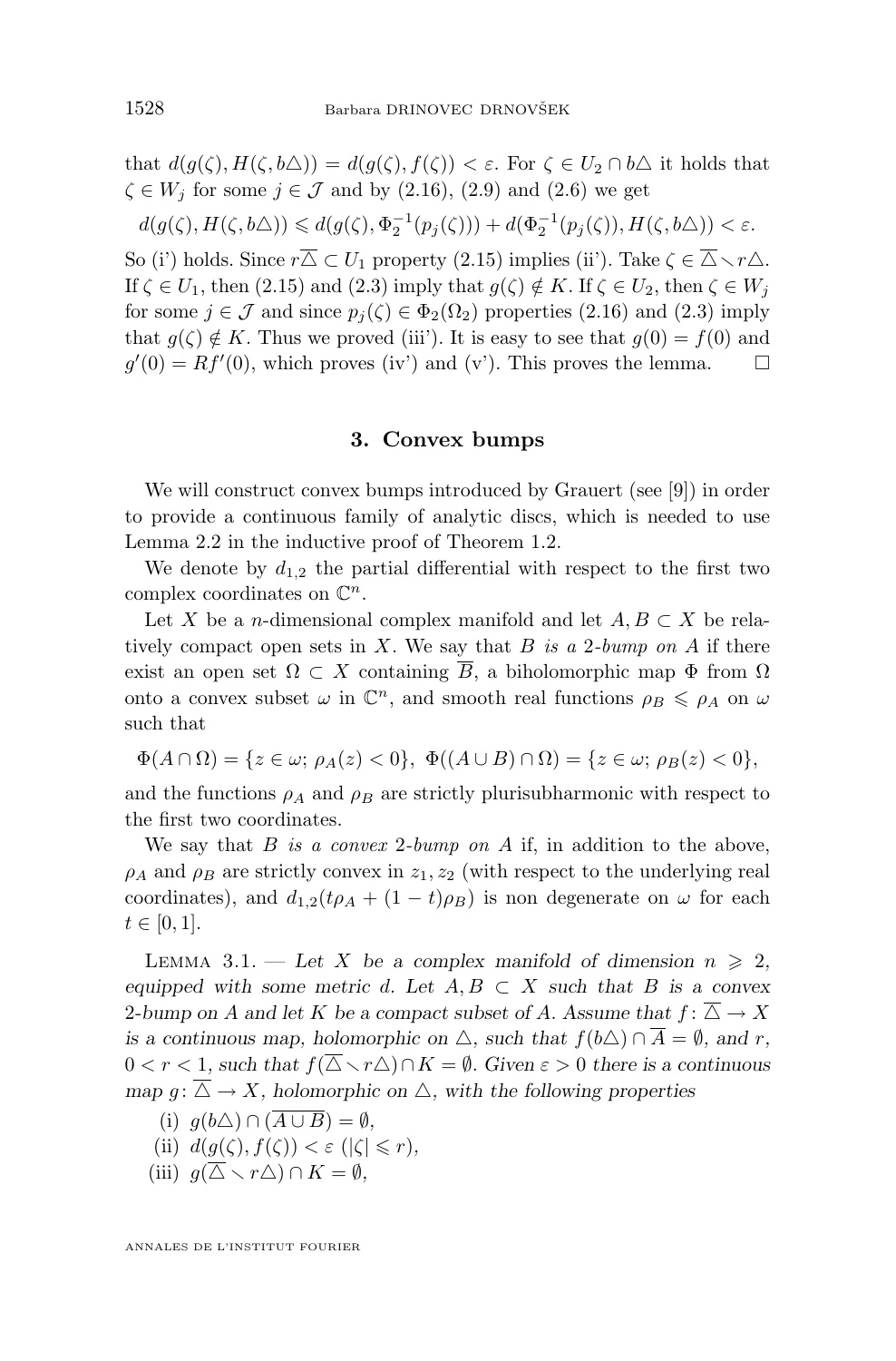$(iv) q(0) = f(0)$ , (v)  $g'(0) = Rf'(0)$  for some  $R, r < R < 1$ .

*Proof.* — We may assume that f is holomorphic in a neighborhood of  $\overline{\triangle}$ . Since B is a convex 2-bump on A there are a biholomorphic map  $\Phi: \Omega \to \mathbb{C}^n$ onto a convex subset  $\omega$  of  $\mathbb{C}^n$ , and smooth functions  $\rho_A, \rho_B : \omega \to \mathbb{R}$  such that

$$
\Phi(A \cap \Omega) = \{ z \in \omega; \, \rho_A(z) < 0 \}, \, \Phi((A \cup B) \cap \Omega) = \{ z \in \omega; \, \rho_B(z) < 0 \},
$$

and the functions  $\rho_A$  and  $\rho_B$  are strictly convex with respect to the first two coordinates, and  $d_{1,2}(t\rho_A + (1-t)\rho_B)$  is non degenerate on  $\omega$  for each  $t \in [0, 1].$ 

We can choose  $\lambda > 0$  so small that  $\Phi(f(b\triangle)\cap\Omega)\cap\{z\in\omega;\rho_A(z)\leq \lambda\}=\emptyset$ , the set  $\omega_0 = \{z \in \omega; \rho_A(z) > \lambda, \rho_B(z) \leq \lambda\}$  is relatively compact in  $\omega$ , and  $b\triangle \cap f^{-1}(\Phi^{-1}(\{z \in \omega; \rho_B(z) \leq \lambda\}))$  is either  $b\triangle =: I_1$  or a union of finitely many closed arcs which we denote by  $I_i$ .

Choose a point  $q \in \omega_0$  and write  $q = (q_1, q_2, q'')$ . There is exactly one  $\mu$ ,  $0 \le \mu \le 1$ , such that  $\mu(\rho_A(q) - \lambda) + (1 - \mu)(\rho_B(q) - \lambda) = 0$ . The function  $\mu(\rho_A - \lambda) + (1 - \mu)(\rho_B - \lambda)$  is defined on  $\omega$  and it is strictly convex in the first two coordinates. Denote by  $M_{\mu,q''}$  the set  $\{(z_1, z_2, q'') \in$  $ω; μ(ρ<sub>A</sub>(z<sub>1</sub>, z<sub>2</sub>, q'') – λ) + (1-μ)(ρ<sub>B</sub>(z<sub>1</sub>, z<sub>2</sub>, q'') – λ) = 0}.$  Note that  $M<sub>μ,q''</sub>$  is a real submanifold of dimension 3 in  $\mathbb{C}^2 \times \{q''\}$ . Denote by  $T_q M_{\mu,q''}$  its real tangent space at q. The intersection  $E_q = T_q M_{\mu,q''} \cap i T_q M_{\mu,q''}$  is a complex line. By strict convexity the intersection of  $\{q\}+E_q$  with  $\{z \in \Omega; \rho_B(z) \leq \lambda\}$ is a bounded connected convex subset of  ${q}$ + $E_q$  therefore it is conformally equivalent to the unit disc. If we vary  $q$  smoothly these convex sets vary smoothly. The set  $\Phi(f(I_i))$  is contained in  $\omega_0$  for each j. Therefore with a proof similar to the proof of [\[6,](#page-14-0) Lemma 4.1] we obtain a continuous map  $H_j: I_j \times \overline{\triangle} \to \mathbb{C}^n$  such that

(a) for each 
$$
\zeta \in I_j
$$
 the map  $H_j(\zeta, \eta)$  is holomorphic in  $\eta$ ,

- (b)  $H_i(\zeta, 0) = \Phi(f(\zeta))$   $(\zeta \in I_i),$
- (c)  $H_j(I_j,\overline{\triangle})\subset\omega,$

(d) 
$$
\rho_B(H_j(\zeta, \eta)) = \lambda \ (\zeta \in I_j, \eta \in b \triangle),
$$

(e) if 
$$
\rho_B(\Phi(f(\zeta))) = \lambda
$$
 then  $H_j(\zeta, \eta) = \Phi(f(\zeta))$  ( $\zeta \in I_j, \eta \in \overline{\triangle}$ ).

We define a map  $H: b \triangle \times \triangle \rightarrow X$  by

$$
H(\zeta, \eta) = \begin{cases} \Phi^{-1}(H_j(\zeta, \eta)), & \zeta \in I_j, \\ f(\zeta), & \zeta \in b \triangle \smallsetminus \cup_j I_j. \end{cases}
$$

The map  $H$  is continuous by construction and it satisfies the following

(a') for each  $\zeta \in b\Delta$  the map  $H(\zeta, \eta)$  is holomorphic in  $\eta$ ,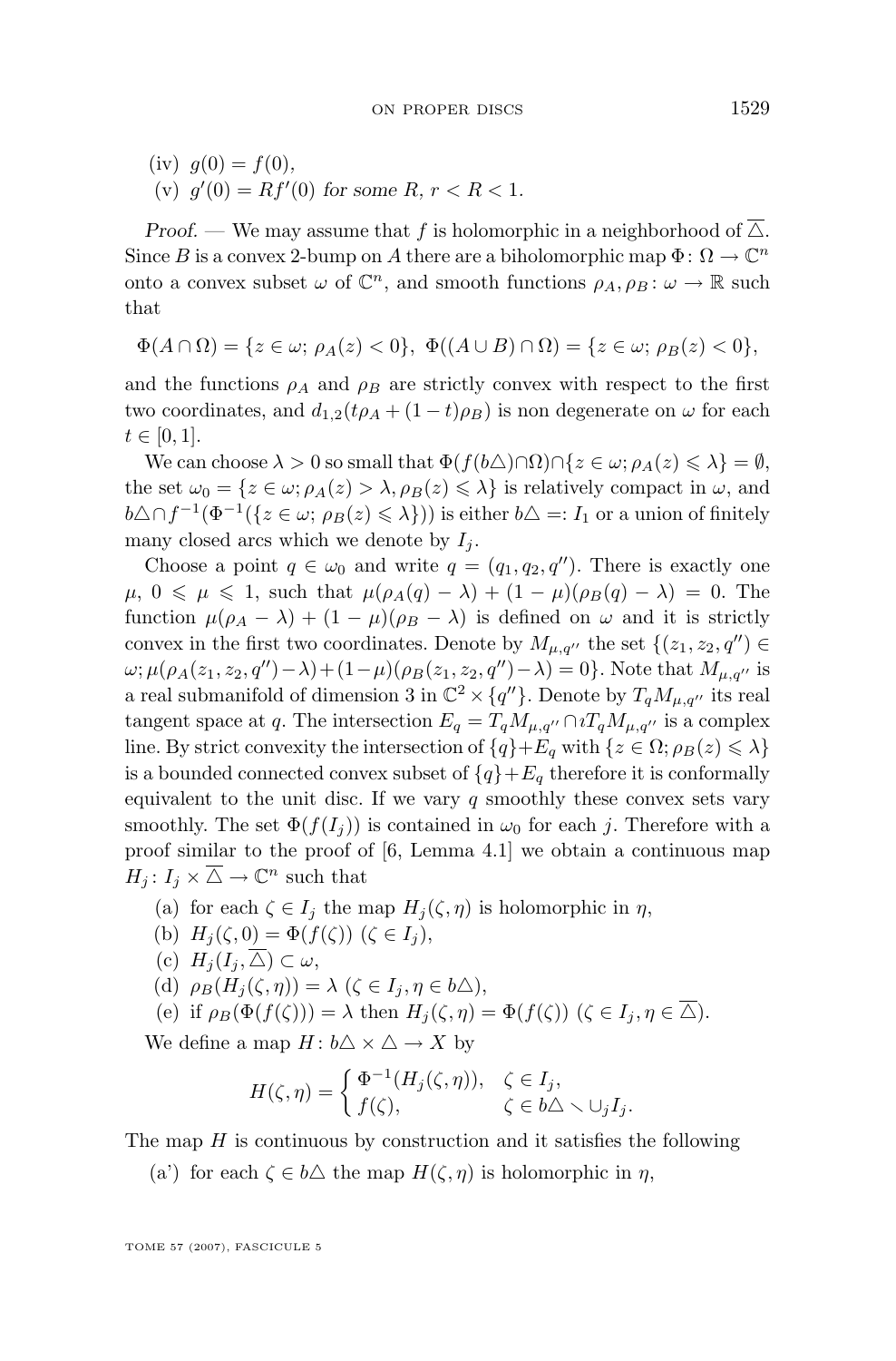- (b')  $H(\zeta, 0) = f(\zeta)$  ( $\zeta \in b\triangle$ ),
- (c') if for some  $\zeta \in b\Delta$  we have  $f(\zeta) \notin \Phi^{-1}(\omega_0)$  then  $H(\zeta, \eta) = f(\zeta)$  $(n \in \overline{\triangle})$ ,
- (d') if for some  $\zeta \in b\Delta$  we have  $f(\zeta) \in \Phi^{-1}(\omega_0)$  then  $H(\zeta, \overline{\Delta}) \subset \Phi^{-1}(\omega)$ and  $H(\zeta, \eta) \in \Phi^{-1}(\{z \in \omega; \rho_B(z) = \lambda, \rho_A(z) \geq \lambda\}) \ (\eta \in b \triangle).$

Take  $\varepsilon_0$ ,  $0 < \varepsilon_0 < \varepsilon$ , so small that

$$
(3.1) d(\Phi^{-1}(\{z \in \omega; \rho_B(z) = \lambda, \rho_A(z) \geq \lambda\}), \Phi^{-1}(\{z \in \omega; \rho_B(z) \leq 0\}) > \varepsilon_0.
$$

Now we use Lemma [2.2](#page-4-0) to get the map q such that

- (i')  $d(g(\zeta), H(\zeta, b\Delta)) < \varepsilon_0 \ (\zeta \in b\Delta),$
- (ii')  $d(g(\zeta), f(\zeta)) < \varepsilon_0 \ (\zeta \in r\overline{\triangle}),$
- (iii')  $q(\overline{\triangle} \setminus r\triangle) \cap K = \emptyset$ ,
- (iv')  $g(0) = f(0)$ ,
- (v')  $g'(0) = Rf'(0)$  for some  $R, r < R < 1$ .

Properties (ii)–(v) follow from (ii')–(v'). By  $(3.1)$ , (d') and (i') we get (i).  $\Box$ 

#### **4. Proof of Theorem [1.2](#page-2-0)**

As we have already explained in the introduction we only need to treat the case dim  $X \geqslant 3$ .

LEMMA 4.1. — Let X be a complex manifold of dimension  $n \geq 3$ . Let  $\Omega \subset \subset X$  and let  $\rho: \Omega \to \mathbb{R}$  be a smooth function such that  $\{z \in \Omega : a \leq \Omega\}$  $\rho(z) \leq b$  ⊂⊂Ω and such that the Levi form of  $\rho$  has at each point at least 2 *positive eigenvalues. Assume that* ρ *has at most one critical point in*  $\{z \in \Omega; a \leqslant \rho(z) \leqslant b\}$  *and, if q is a critical point of*  $\rho$ *, then further assume that*  $a < \rho(q) < b$ , and that q is a non-degenerate critical point. Let K be *a compact subset of* X *such that*  $K \cap \Omega = \emptyset$ *. Assume that*  $f: \overline{\triangle} \rightarrow X$  *is a continuous map, holomorphic on*  $\triangle$ *, such that*  $f(b\triangle) \subset \{z \in \Omega; \rho(z) > a\}$ *and choose*  $r, 0 < r < 1$ *, such that*  $f(\overline{\Delta} \setminus r\Delta) \cap K = \emptyset$ *. Given*  $\varepsilon > 0$  *there exists a continuous map*  $q: \overline{\Delta} \to X$ *, holomorphic on*  $\Delta$ *, with the following properties*

- (i)  $g(b\triangle) \subset \{z \in \Omega; \rho(z) > b\},\$
- (ii)  $d(g(\zeta), f(\zeta)) < \varepsilon$  ( $|\zeta| \leq r$ ),
- (iii)  $g(\Delta \setminus r\Delta) \cap K = \emptyset$ ,
- (iv)  $g(0) = f(0)$ ,
- (v)  $g'(0) = \lambda f'(0)$  for some  $\lambda, r < \lambda < 1$ .

<span id="page-10-0"></span>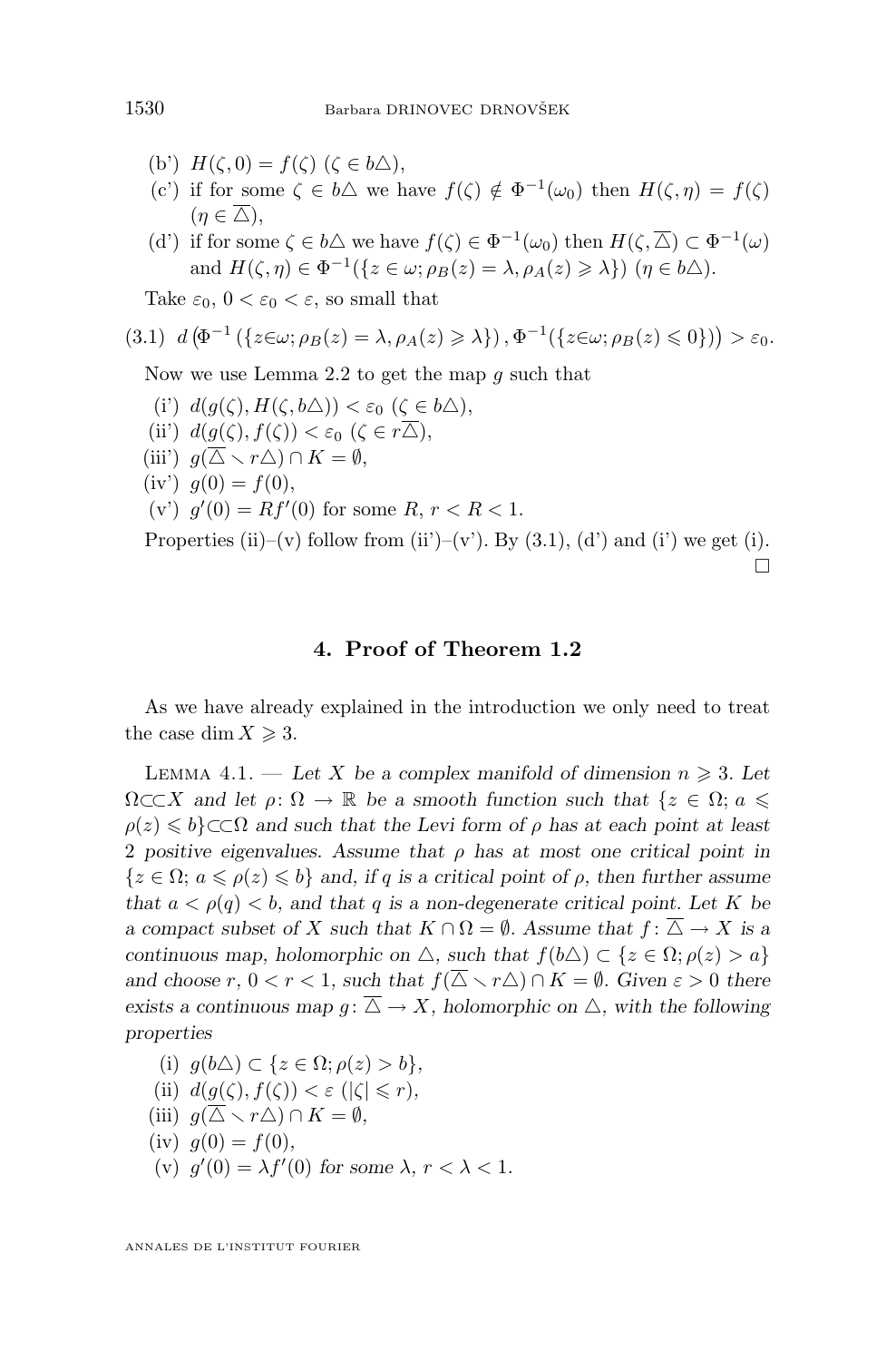*Proof.* — Note that, if  $\rho$  is a smooth function defined on a complex manifold  $X$ , whose Levi form has at least 2 positive eigenvalues at some point  $w \in X$ , then there are holomorphic coordinates near w such that  $\rho$  is strictly plurisubharmonic in  $z_1, z_2$ . Moreover, if w is a regular point of  $\rho$ , then Narasimhan's lemma on local convexification implies that, in local holomorphic coordinates,  $\rho$  can be made strictly convex in  $z_1, z_2$ . Both conditions are stable under small perturbations. If  $\rho$  does not have local minima in  $\Omega$ , then by [\[9,](#page-14-0) Lemma 12.3] we get finitely many domains  $\{z \in \Omega; \rho(z) < a\} = A_0 \subset A_1 \subset \cdots \subset A_m = \{z \in \Omega; \rho(z) < b\}$  in X such that for every  $k = 0, 1, \ldots, m - 1$  we have  $A_{k+1} = A_k \cup B_k$ , where  $B_k$ is a 2-bump on  $A_k$ . Moreover, for any open covering  $\{U_i\}$  of  $\Omega$  we can in addition insure that each set  $B_k$  is contained in some  $U_i$ .

If  $\rho$  does not have any critical points in the set  $U_i$  for some i then we can further achieve using Narasimhan's lemma on local convexification that for every  $k = 0, 1, \ldots, m-1$  for which  $B_k$  lies in  $U_i$  it holds that  $B_k$  is a convex 2-bump on  $A_k$ .

Therefore, if  $\rho$  does not have any critical points in the set  $\{z \in \Omega : a \leq \rho\}$  $\rho(z) \leq b$ , then we can insure that  $B_k$  is a convex 2-bump on  $A_k$  for every  $k = 0, 1, \ldots, m - 1$ . In this case we obtain the map g by using Lemma [3.1](#page-8-0)  $m$  times, where each time we push the boundary of the disc to the complement of the set  $A_i$ .

Now assume that  $\rho$  has exactly one critical point in the set  $\{z \in \Omega : a < \rho\}$  $\rho(z) < b$ . Since by assumption this critical point is non-degenerate we can achieve that in addition it does not lie on  $f(b\Delta)$ . Denote this critical point by  $q$ . If  $q$  is a local minimum then the boundary of the disc already lies above the critical level set; we cannot approach  $q$  by the non-critical procedure so we can continue in the same way as if there were no critical points.

Therefore from now on we may assume that  $q$  is not a local minimum. We shall push the boundary of the disc to the higher level sets of  $\rho$  and we will keep the boundary away from the critical point. Here we need that the complex dimension of the manifold is at least 3. In the local coordinates around the critical point we choose complex 2 dimensional subspaces  $L_1, L_2$ and  $L_3$  and we move the boundary of the disc in these directions. Away from the critical point we use convex 2-bumps. The details are as follows. We can choose a biholomorphic change of coordinates  $\Phi$  from a neighborhood of q to a neighborhood  $\omega$  of 0 in  $\mathbb{C}^n$  such that  $\Phi(q) = 0$  and  $\rho \circ \Phi^{-1}|\omega$  is strictly plurisubharmonic in the first two coordinates. Denote by  $L$  the complex 2-dimensional subspace generated by  $z_1, z_2$ . Let  $\omega_1 \subset \subset \omega$  be a neighborhood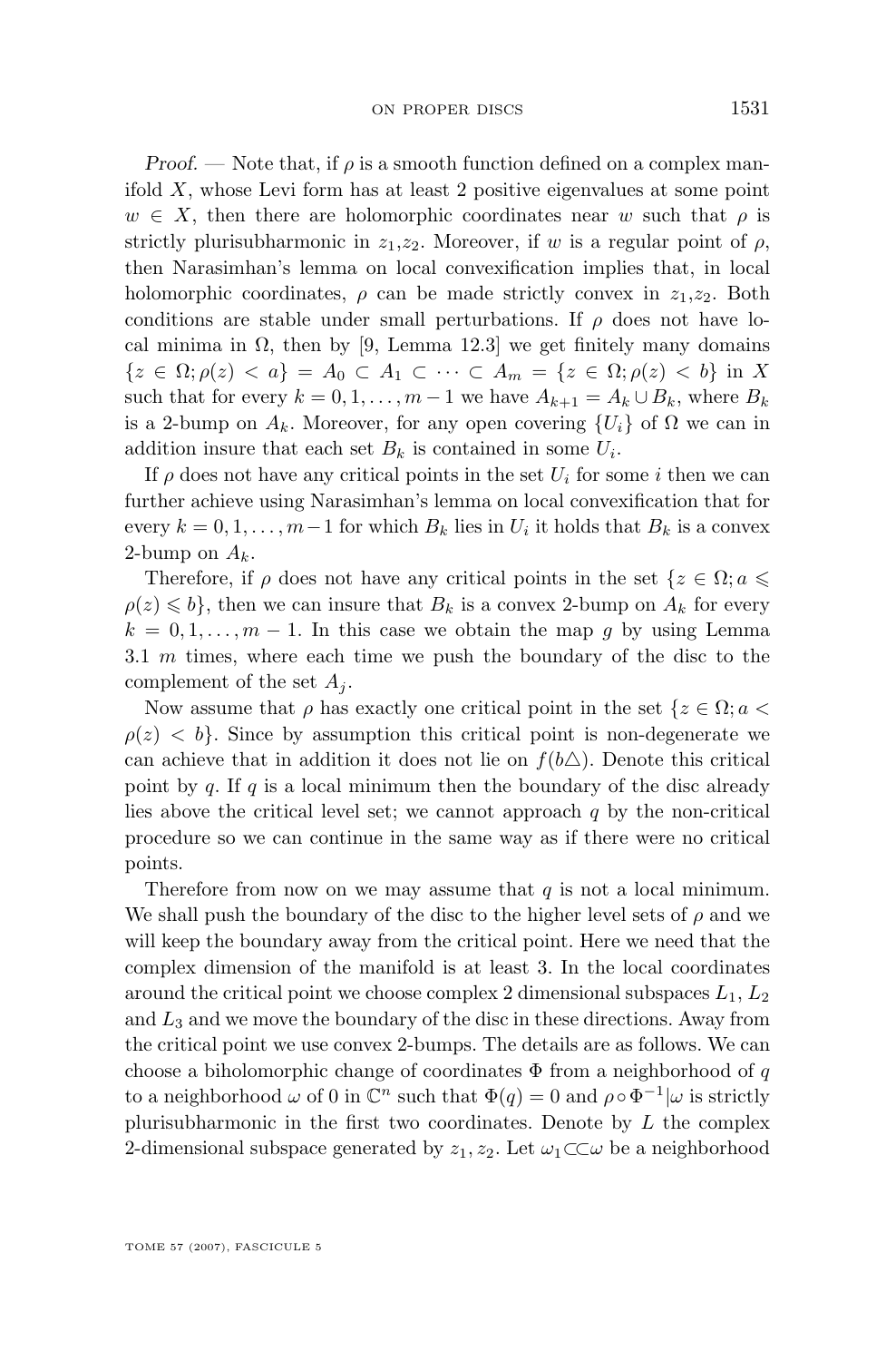of 0. Then for every small perturbation  $L'$  of  $L$  and for each  $z \in \omega_1$  the map  $\rho \circ \Phi^{-1}$  is strictly plurisubharmonic on  $(z + L') \cap \omega_1$ . Therefore one can choose three complex linear subspaces  $L_1$ ,  $L_2$  and  $L_3$  in  $\mathbb{C}^n$  such that  $L_1 \cap L_2 \cap L_3 = \{0\}$  and for each  $j, 1 \leq j \leq 3$ , and for  $z \in \omega_1$ , the map  $\rho \circ \Phi^{-1}$  is strictly plurisubharmonic on  $(z + L_j) \cap \omega_1$ . There is a  $\delta > 0$  so small that  $\{z \in \mathbb{C}^n; \text{dist}(z, L_j) < \delta, 1 \leq j \leq 3\} \subset \subset \omega_1$ . Denote this set by  $\omega_0$ . By taking smaller  $\delta$  if necessary we may assume that  $\Phi(f(b\triangle)) \cap \omega_0 = \emptyset$ .

For each  $w \in \{z \in \Omega; a \leqslant \rho(z) \leqslant b\} \setminus \Phi^{-1}(\omega_1)$  we can choose a coordinate neighborhood  $\Omega_w$ , a biholomorphic map  $\Phi_w \colon \Omega_w \to \Phi_w(\Omega_w) \subset \mathbb{C}^n$ , where  $\Phi_w(\Omega_w)$  is convex such that  $\rho \circ \Phi_w^{-1}$  is strictly convex in the first two coordinates. We can further assume that  $\Omega_w \subset \Omega \setminus \overline{\Phi^{-1}(\omega_0)}$ .

For each  $w \in \Phi^{-1}(\omega_1 \setminus \omega_0)$  there is j,  $1 \leq j \leq 3$ , such that  $dist(\Phi(w), L_j) \geq \delta$ . By the above  $\rho \circ \Phi^{-1}$  is strictly plurisubharmonic on  $(\Phi(w) + L_j) \cap \omega_1$ . Hence there is a biholomorphic change of coordinates on  $\Phi(w) + L_i$  near  $\Phi(w)$  such that in the new coordinates  $\rho \circ \Phi^{-1}$  is strictly convex on  $\Phi(w) + L_j$  near  $\Phi(w)$ . Since strict convexity is preserved by small perturbations it follows that there are new coordinates near  $\Phi(w)$  in  $\mathbb{C}^n$  and a neighborhood  $\Omega_w$ of w in X such that  $\rho \circ \Phi^{-1}$  is strictly convex in the new coordinates on  $(\Phi(z)+L_i)\cap \Phi(\Omega_w)$  for each  $z\in \Omega_w$ . By construction the small tangent discs corresponding to  $\Phi(z)$  along which we lift in Lemma [3.1](#page-8-0) lie in  $\Phi(z) + L_i$ . Denote by  $\Omega_q$  the set  $\Phi^{-1}(\omega_0)$ . Note that  $\{\Omega_w\}$  is an open covering of  ${z \in \Omega; a \leqslant \rho(z) \leqslant b}$ . By the above there are a finite number of domains  ${z \in \Omega; \rho(z) < a} = A_0 \subset A_1 \subset \cdots \subset A_m = {z \in \Omega; \rho(z) < b}$  such that for each  $k, 0 \leq k \leq m-1$ , we have  $A_{k+1} = A_k \cup B_k$ , where  $B_k$  is a 2-bump on  $A_k$ , and there is a set  $\Omega_w$  such that  $B_k \subset \Omega_w$  and if  $w \neq q$  then  $B_k$  is a convex 2-bump on  $A_k$ .

We construct the map  $q$  inductively. At each step we construct a continuous map  $f_k: \overline{\triangle} \to X$ , holomorphic on  $\triangle$ , with the following properties

\n- (a) 
$$
f_k(\overline{\Delta} \setminus r\Delta) \cap K = \emptyset
$$
,
\n- (b)  $f_k(b\Delta) \cap (\overline{\Omega_q \cup A_k}) = \emptyset$ ,
\n- (c)  $d(f_k(\zeta), f(\zeta)) \leq \frac{k}{2m}\varepsilon$  ( $|\zeta| \leq r$ ),
\n- (d)  $f_k(0) = f(0)$ ,
\n- (e)  $f'_k(0) = R_k f'(0)$  for some  $R_k$ ,  $\sqrt[m]{r} < R_k < 1$ .
\n

Let  $f_0 = f$  and note that  $f_0$  satisfies all the properties. Assume that we have already constructed the map  $f_k$  with the properties (a)-(e) for some  $k, 0 \leq k \leq m-1$ . If  $B_k \subset \Omega_q$  then we put  $f_{k+1} = f_k$ . In this case the map  $f_{k+1}$  obviously satisfies (a), (c), (d) and (e). The property (b) follows from the fact that  $B_k \subset \Omega_q$  and that the map  $f_k$  satisfies (b). Otherwise, if  $B_k \subset \Omega_w$ ,  $w \neq q$ , then we use Lemma [3.1](#page-8-0) to get the map  $f_{k+1}$ . The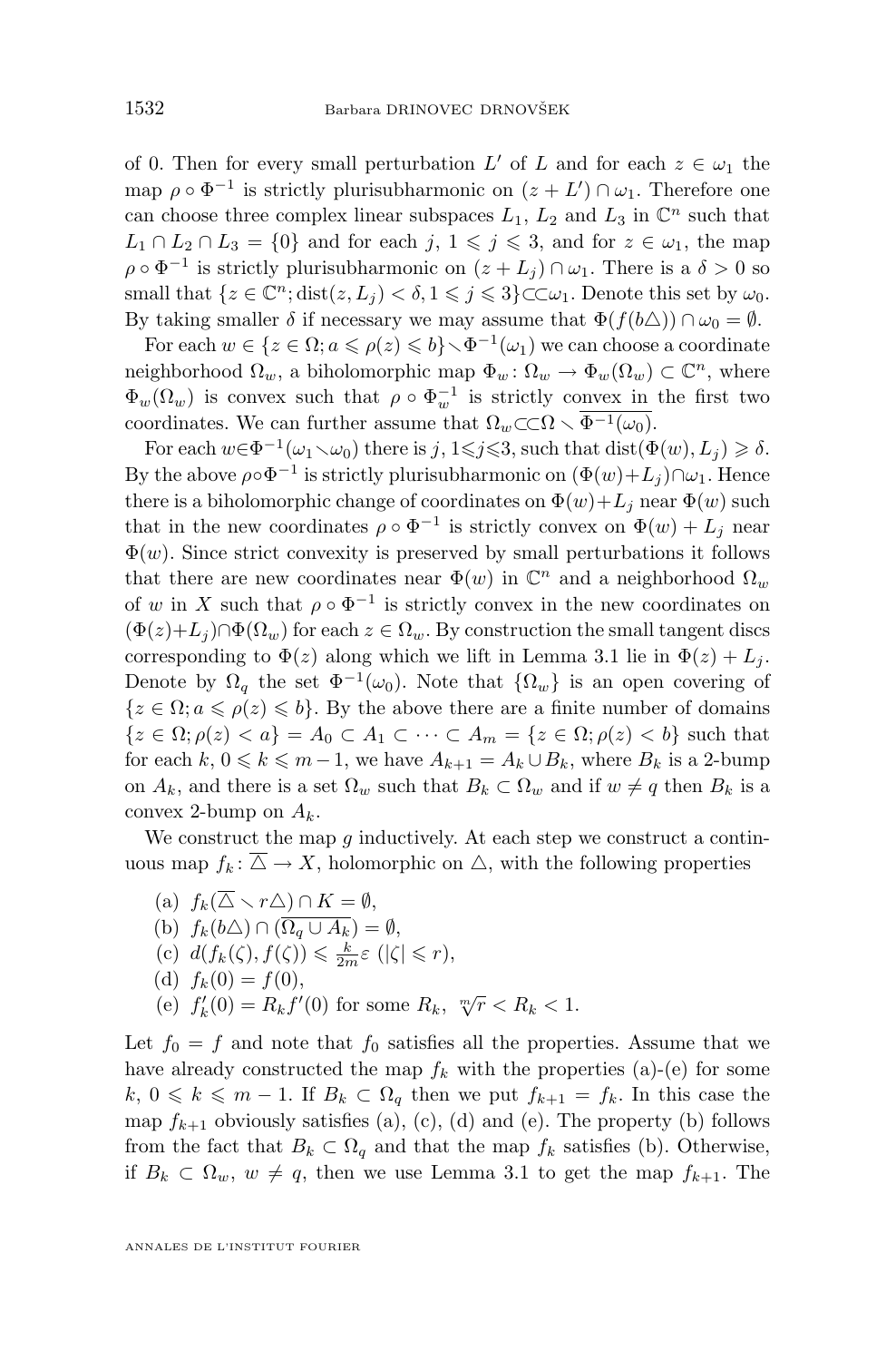<span id="page-13-0"></span>fact that  $f_{k+1}(b\Delta)$  misses  $\overline{\Omega}_q$  follows from the properties of the covering; if  $\Omega_w$  misses  $\Phi^{-1}(\overline{\omega}_0)$  and if the perturbation constants are small enough then obviously  $f_{k+1}(b\Delta)$  misses  $\overline{\Omega}_q$ . Otherwise, there is  $j, 1 \leq j \leq 3$ , such that dist( $\Phi(w), L_i \geq \delta$  and there is a biholomorphic change of coordinates such that in the new coordinates  $\rho \circ \Phi^{-1}$  is strictly convex on  $\Phi(z) + L_j$ for  $z \in \Omega_w$ . Since the boundary of the disc  $f_k$  does not intersect  $\overline{\Omega}_q$ , at each point  $\zeta \in b\Delta$  such that  $f_k(\zeta) \in \Omega_w$  we have  $dist(\Phi(f_k(\zeta)), L_i) > \delta$ and the small tangent disc, along which we lift the boundary of the disc  $f_k$ , lies in  $\Phi(f_k(\zeta)) + L_i$ . Therefore, if the perturbation constants are small enough, it holds that  $dist(\Phi(f_{k+1}(\zeta)), L_i) > \delta$  ( $\zeta \in b\Delta$ ). This proves (b). The properties (a), (c), (d) and (e) are easily satisfied. The construction is finished. The map  $g = f_m$  has all the required properties and the proof is complete.  $\hfill \square$ 

*Proof of Theorem [1.2.](#page-2-0) —* By Morse theory ([\[9,](#page-14-0) Observation 4.15] and [\[9,](#page-14-0) Proposition 0.5]) we get an exhaustion function  $\rho$  of class  $\mathcal{C}^{\infty}$  without degenerate critical points and  $M'$  such that the Levi form of  $\rho$  has at each point of  $\{\rho > M'\}$  at least 2 positive eigenvalues and such that for  $\zeta \in b\Delta$ it holds that  $\rho(f(\zeta)) > M'$ . We may additionally assume that there is only one critical point on each critical level set.

Choose an increasing sequence  $a_i$  of regular values of  $\rho$ , converging to  $\infty$ , and such that  $\rho(f(\zeta)) > a_1$   $(\zeta \in b\Delta)$  and for each  $j \in \mathbb{N}$  there is at most one critical value on  $(a_j, a_{j+1})$ . Choose a decreasing sequence  $\varepsilon_j > 0$ such that

(4.1) if 
$$
z \in X
$$
,  $\rho(z) \leq a_j$ ,  $w \in X$ ,  $d(z, w) \leq \varepsilon_j$  then  $|\rho(z) - \rho(w)| < 1$ .

Using Lemma [4.1](#page-10-0) one can construct inductively a sequence of continuous maps  $f_n: \overline{\triangle} \to X$ , holomorphic on  $\triangle$ , an increasing sequence  $r_n$  of positive numbers converging to 1, such that  $\sum_{n=1}^{\infty} (1 - r_n)$  converges, and a sequence  $R_n$ ,  $r_n < R_n < 1$ , such that for each n,

(a) 
$$
\rho(f_n(\zeta)) > a_n \ (\zeta \in b\Delta),
$$
  
\n(b)  $\rho(f_n(\zeta)) > a_{n-1} - 1 \ (r_n \leq |\zeta| \leq 1),$   
\n(c)  $d(f_n(\zeta), f_{n-1}(\zeta)) < \frac{\varepsilon_n}{2^n} \ (|\zeta| \leq r_n),$   
\n(d)  $f_n(0) = f(0),$   
\n(e)  $f'_n(0) = \prod_{j=1}^n R_j f'(0).$ 

By (c) the sequence  $f_n$  converges uniformly on compacts on  $\Delta$  and the limit map g is holomorphic on  $\triangle$ . Take  $n \in \mathbb{N}$  and fix  $\zeta$ ,  $r_n \leqslant |\zeta| \leqslant r_{n+1}$ . Then we get by (c) that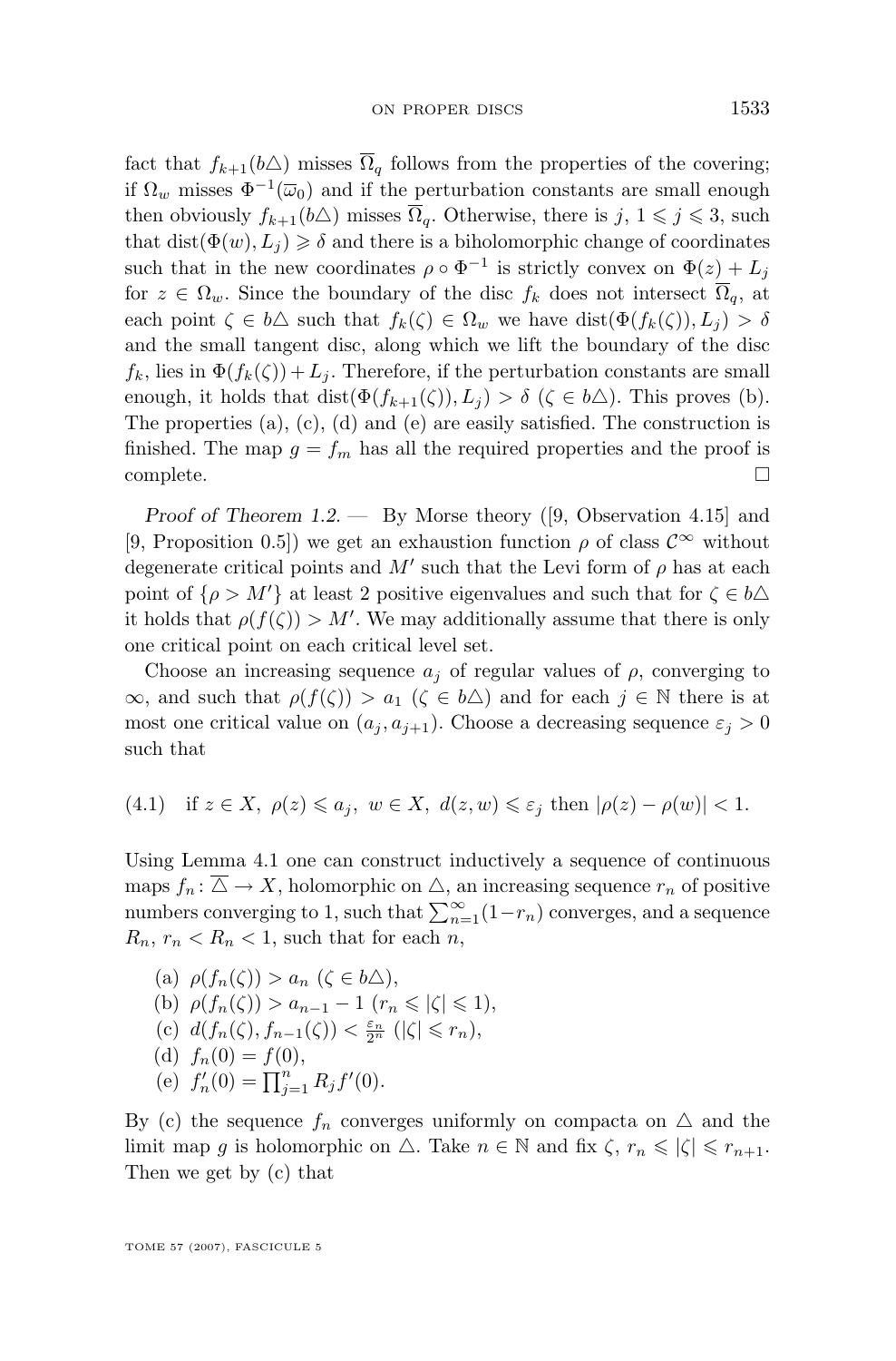<span id="page-14-0"></span>
$$
d(f_n(\zeta), g(\zeta)) \leq d(f_n(\zeta), f_{n+1}(\zeta)) + d(f_{n+1}(\zeta), f_{n+2}(\zeta)) + \cdots
$$
  

$$
\leq \frac{\varepsilon_{n+1}}{2^{n+1}} + \frac{\varepsilon_{n+2}}{2^{n+2}} + \cdots < \varepsilon_n.
$$

Therefore, if  $\rho(g(\zeta)) \leq a_n$ , then this together with (b) and [\(4.1\)](#page-13-0) implies that  $\rho(g(\zeta)) > a_{n-1} - 2$ . Since  $\lim_{n \to \infty} r_n = 1$  and since  $\lim_{n \to \infty} a_n = \infty$ , it follows that g is a proper map. By (d) we obtain that  $g(0) = f(0)$ . Since  $\sum_{n=1}^{\infty} (1 - r_n)$  converges,  $\sum_{n=1}^{\infty} (1 - R_n)$  converges, and using [\[15,](#page-15-0) Theorem 15.5] we get that the infinite product  $\prod_{j=1}^{\infty} R_j$  converges to  $\lambda > 0$ . Therefore  $g'(0) = \lambda f'(0)$ . This completes the proof.

*Added in the final revision. —* In the subsequent paper [3] written by Franc Forstnerič and the author the conclusion of Theorem [1.2](#page-2-0) is extended to complex spaces with singularities.

*Acknowledgments. —* The author wishes to thank F. Forstnerič for useful discussions while working on this paper. She would also like to thank J. Globevnik, M. Slapar, S. Strle and J. Winkelmann for helpful remarks.

This research has been supported in part by the Ministry of Education, Science and Sport of Slovenia through research program Analysis and Geometry, Contract No. P1-0291 and research project No. J1-6173-0101-04.

#### BIBLIOGRAPHY

- [1] M. COLTOIU, "q-convexity. A survey", in *Complex analysis and geometry (Trento*, *1995)* (Harlow), Pitman Res. Notes Math. Ser., vol. 366, Longman, 1997, p. 83-93.
- [2] A. Dor, "A domain in  $\mathbb{C}^m$  not containing any proper image of the unit disc", Math. *Z.* **222** (1996), p. 615-625.
- [3] B. Drinovec-Drnovšek & F. Forstnerič, "Holomorphic curves in complex spaces", to appear in Duke Math. J.
- [4] F. Forstnerič & J. Globevnik, "Discs in pseudoconvex domains", *Comment. Math. Helv.* **67** (1992), p. 129-145.
- [5] ——— , "Proper holomorphic discs in C2", *Math. Res. Lett.* **8** (2001), p. 257-274.
- [6] J. Globevnik, "Discs in Stein manifolds", *Indiana Univ. Math. J.* **49** (2000), p. 553- 574.
- [7] H. Grauert, "Theory of q-convexity and q-concavity", in *Several complex variables, VII*, Encyclopaedia Math. Sci., vol. 74, Springer, Berlin, 1994, p. 259-284.
- [8] R. E. Greene & H. H. Wu, "Embedding of open Riemannian manifolds by harmonic functions", *Ann. Inst. Fourier (Grenoble)* **25** (1975), p. 215-235.
- [9] G. M. Henkin & J. Leiterer, *Andreotti-Grauert theory by integral formulas*, Progress in Mathematics, vol. 74, Birkhäuser Boston Inc., Boston, MA, 1988, 270 pages.
- [10] L. Hörmander, *An introduction to complex analysis in several variables*, revised ed., North-Holland Publishing Co., Amsterdam, 1973, North-Holland Mathematical Library, Vol. 7,  $x+213$  pages.